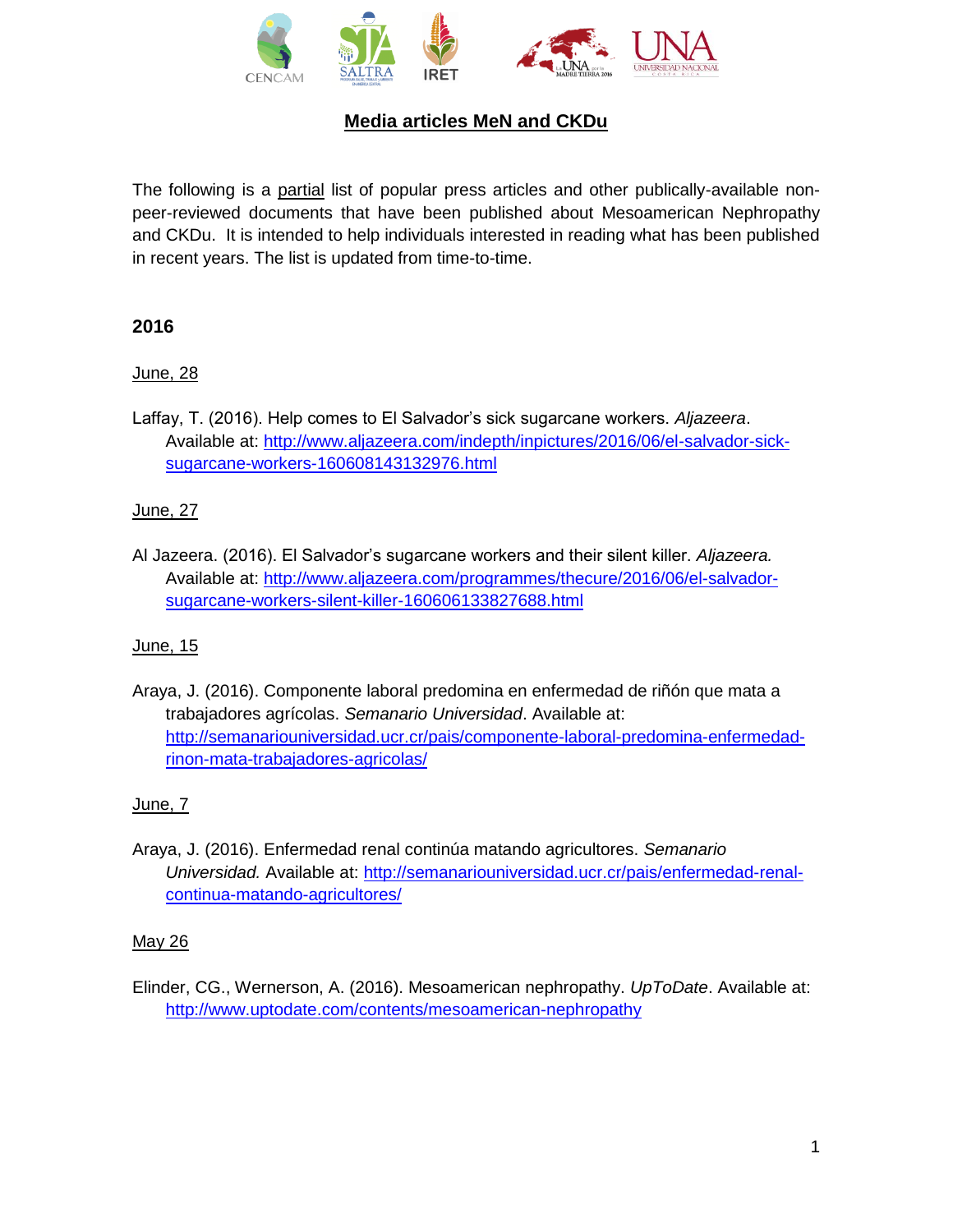

# May, 24

Palomo, A. (2016). Cuando trabajar cuesta un riñón. *El País.* Available at: [http://elpais.com/elpais/2016/05/23/planeta\\_futuro/1464031482\\_155664.html](http://elpais.com/elpais/2016/05/23/planeta_futuro/1464031482_155664.html)

# May, 20

COMUNICACIO. (2016). Presentación del estudio "Los impactos de la industria cañera en El Salvador." *Enginyeria Sense Fronteres.* Available at: [http://esf](http://esf-cat.org/2016/05/20/presentacion-estudio-los-impactos-industria-canera-salvador/)[cat.org/2016/05/20/presentacion-estudio-los-impactos-industria-canera-salvador/](http://esf-cat.org/2016/05/20/presentacion-estudio-los-impactos-industria-canera-salvador/)

# May, 6

Dovey, D. (2016). Chronic Kidney Disease Becomes "Mysterious" Global Epidemic Worsened By Climate Change; It Will Only Get Worse. *Medical Daily*. Available at: <http://www.medicaldaily.com/chronic-kidney-disease-climate-change-384752>

# May, 5

American Society of Nephrology (ASN). (2016). Climate change may contribute to rising rates of chronic kidney disease. *Science News.* Available at: <https://www.sciencedaily.com/releases/2016/05/160505222718.htm>

# May, 2

Senthilingam, M. (2016). Thousands ill from mysterious kidney disease, but what's the cause? *CNN*. Available at: [http://edition.cnn.com/2016/05/02/health/mystery-kidney](http://edition.cnn.com/2016/05/02/health/mystery-kidney-disease-global-spread/)[disease-global-spread/](http://edition.cnn.com/2016/05/02/health/mystery-kidney-disease-global-spread/)

# April, 29

Sunday Times in Sri Lanka. (2016). Govt partners with Cuba and El Salvador for trilateral cooperation to curb CKDu. *Times online*. Available at: [http://www.sundaytimes.lk/article/1001660/govt-partners-with-cuba-and-el-salvador](http://www.sundaytimes.lk/article/1001660/govt-partners-with-cuba-and-el-salvador-for-trilateral-cooperation-to-curb-ckdu)[for-trilateral-cooperation-to-curb-ckdu](http://www.sundaytimes.lk/article/1001660/govt-partners-with-cuba-and-el-salvador-for-trilateral-cooperation-to-curb-ckdu)

# April, 22

London School of Hygiene & Tropical Medicine. (2016). Why are thousands of sugarcane workers in northwestern Nicaragua dying from chronic kidney disease? *The Chariot.* Available at: [http://blogs.lshtm.ac.uk/news/2016/04/22/why-are-thousands-of](http://blogs.lshtm.ac.uk/news/2016/04/22/why-are-thousands-of-sugarcane-workers-in-northwestern-nicaragua-dying-from-chronic-kidney-disease/)[sugarcane-workers-in-northwestern-nicaragua-dying-from-chronic-kidney-disease/](http://blogs.lshtm.ac.uk/news/2016/04/22/why-are-thousands-of-sugarcane-workers-in-northwestern-nicaragua-dying-from-chronic-kidney-disease/)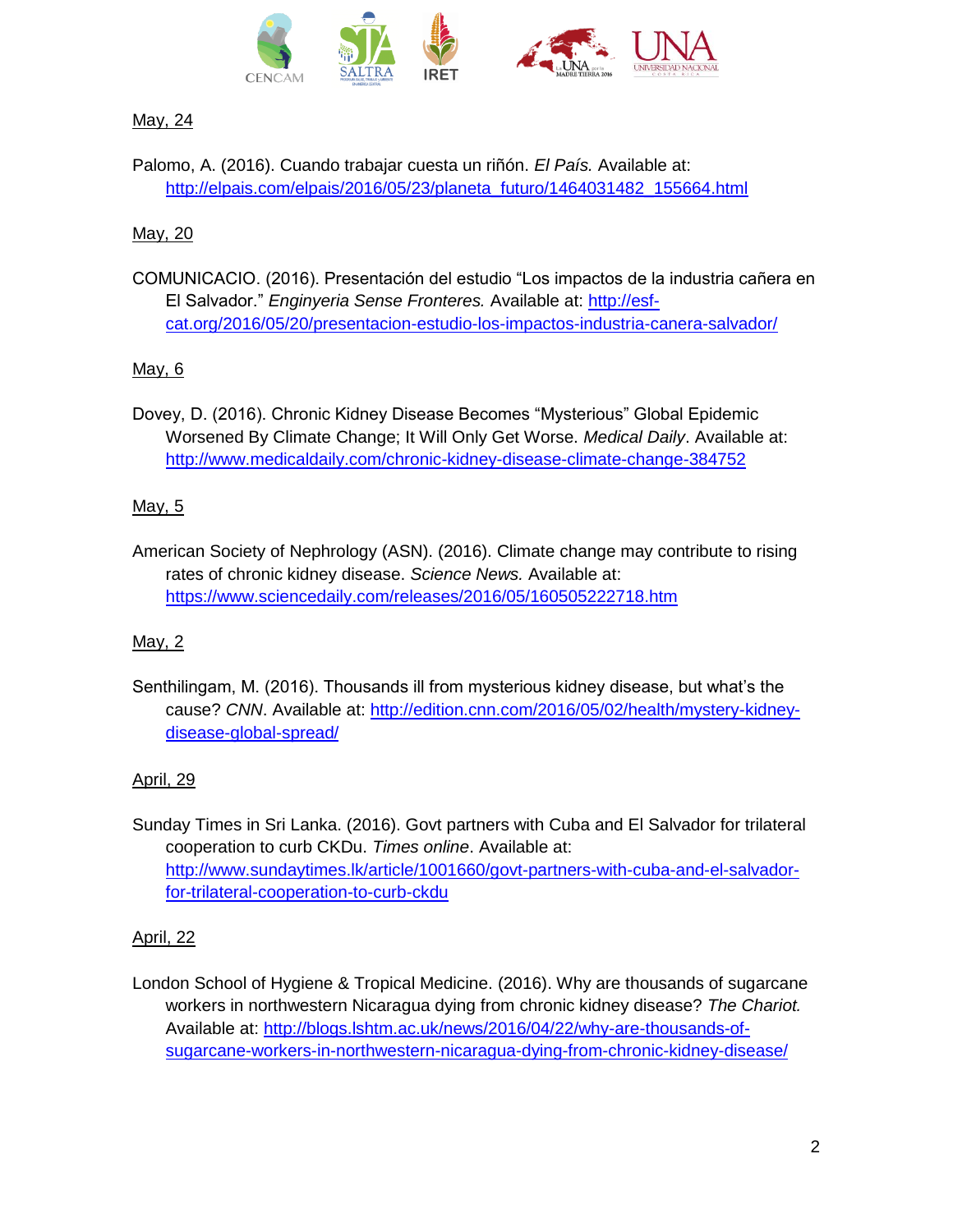

# March, 31

Chatterjee, R. (2016). Mysterious kidney disease goes global. *Science.* Available at: <http://www.sciencemag.org/news/2016/03/mysterious-kidney-disease-goes-global>

### February, 2

Sterns, R. H., Grieff, M., Bernstein, P.L. (2016). Treatment of hyperkalemia: something old, something new. *Kidney International*, 89(3), 546–554. Available at: [http://ac.els](http://ac.els-cdn.com/S0085253815001234/1-s2.0-S0085253815001234-main.pdf?_tid=73047556-3d6a-11e6-b86d-00000aab0f01&acdnat=1467143988_07a7074c544d6cd0f87ee6240f28cb5e)[cdn.com/S0085253815001234/1-s2.0-S0085253815001234](http://ac.els-cdn.com/S0085253815001234/1-s2.0-S0085253815001234-main.pdf?_tid=73047556-3d6a-11e6-b86d-00000aab0f01&acdnat=1467143988_07a7074c544d6cd0f87ee6240f28cb5e) [main.pdf?\\_tid=73047556-3d6a-11e6-b86d-](http://ac.els-cdn.com/S0085253815001234/1-s2.0-S0085253815001234-main.pdf?_tid=73047556-3d6a-11e6-b86d-00000aab0f01&acdnat=1467143988_07a7074c544d6cd0f87ee6240f28cb5e)[00000aab0f01&acdnat=1467143988\\_07a7074c544d6cd0f87ee6240f28cb5e](http://ac.els-cdn.com/S0085253815001234/1-s2.0-S0085253815001234-main.pdf?_tid=73047556-3d6a-11e6-b86d-00000aab0f01&acdnat=1467143988_07a7074c544d6cd0f87ee6240f28cb5e)

### January, 12

Levin, A. (2016). CKDu in Sri Lanka's population. *International Society of Nephrology.*  Available at: [http://www.theisn.org/about-isn/isn-blog/item/2407-meeting-the-sri-lanka](http://www.theisn.org/about-isn/isn-blog/item/2407-meeting-the-sri-lanka-s-president)[s-president](http://www.theisn.org/about-isn/isn-blog/item/2407-meeting-the-sri-lanka-s-president)

#### No date

- National Wheat Foundation. (2016). The truth about glyphosate, part 1: How do wheat growers use glyphosate? Retrieved from [http://www.wawg.org/the-truth-about](http://www.wawg.org/the-truth-about-glyphosate-part-1-how-do-wheat-growers-use-glyphosate/)[glyphosate-part-1-how-do-wheat-growers-use-glyphosate/](http://www.wawg.org/the-truth-about-glyphosate-part-1-how-do-wheat-growers-use-glyphosate/)
- Newsroom. (2016). Glyphossate linked to epidemic of kidney failure, but regulation obstructed. Available at: [http://panswiss.org/newsroom/glyphosate-linked-to](http://panswiss.org/newsroom/glyphosate-linked-to-epidemic-of-kidney-failure-but-regulation-obstructed/)[epidemic-of-kidney-failure-but-regulation-obstructed/](http://panswiss.org/newsroom/glyphosate-linked-to-epidemic-of-kidney-failure-but-regulation-obstructed/)
- Osier, M., Cheung, K., Rajeevan, H. (2016). The ALlele FREquency Database. Polymorphic. Available at: [https://alfred.med.yale.edu/alfred/SiteTable1A\\_working.asp?siteuid=SI621197A](https://alfred.med.yale.edu/alfred/SiteTable1A_working.asp?siteuid=SI621197A)

# **2015**

#### December, 10

Cook, P. (2015). Rum to die for: Plight of sugar cane workers leads bars owners to dump popular brand. *Houston Press.* Available at: [http://www.houstonpress.com/restaurants/rum-to-die-for-plight-of-sugar-cane-workers](http://www.houstonpress.com/restaurants/rum-to-die-for-plight-of-sugar-cane-workers-leads-bar-owners-to-dump-popular-brand-7983610)[leads-bar-owners-to-dump-popular-brand-7983610](http://www.houstonpress.com/restaurants/rum-to-die-for-plight-of-sugar-cane-workers-leads-bar-owners-to-dump-popular-brand-7983610)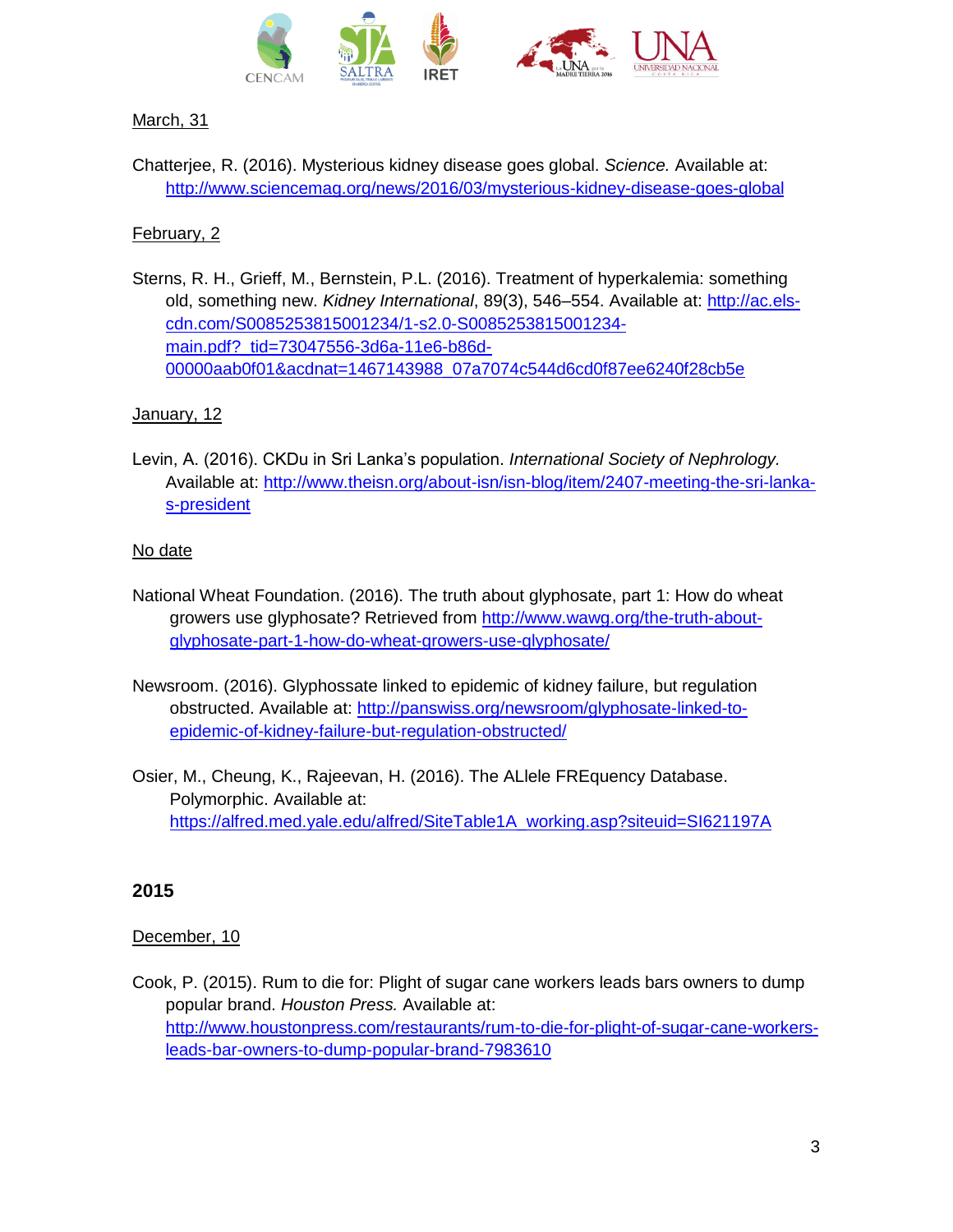

### December, 7

Ingenio San Antonio. (2015). Mesoamerican Nephropathy CKD (chronic kidney desease) - Frequently asked questions. Available at: <https://boicotflordecana.wordpress.com/tag/ckdu/>

### November, 27

Wei, C. (2015). The silent epidemic behind Nicaraguan rum. *Vice Food LLC*. Available at: <https://munchies.vice.com/articles/the-silent-epidemic-behind-nicaraguas-rum>

### November, 16

Herndon, M. (2015). UW Ph.D. candidates working to include indigenous voices in genomic research. *The Daily of the University of Washington.* Available at: [http://www.dailyuw.com/news/article\\_32805b3e-8cef-11e5-b217-afd868591324.html](http://www.dailyuw.com/news/article_32805b3e-8cef-11e5-b217-afd868591324.html)

#### November, 12

- European Food Safety Authority. (2015). Glyphosate: EFSA updates toxicological profile. Available at:<http://www.efsa.europa.eu/en/press/news/151112>
- Monsanto. (2015). The European Food Safety Authority: "Glyphosate is unlikely to pose carcinogenic hazard" (EN/DE/FR/NL/ES/RO). Available at: [http://monsantoblog.eu/the-european-food-safety-authority-glyphosate-is-unlikely-to](http://monsantoblog.eu/the-european-food-safety-authority-glyphosate-is-unlikely-to-pose-carcinogenic-hazard-endefrnlesro/#.VkZXVHarS70)[pose-carcinogenic-hazard-endefrnlesro/#.VkZXVHarS70](http://monsantoblog.eu/the-european-food-safety-authority-glyphosate-is-unlikely-to-pose-carcinogenic-hazard-endefrnlesro/#.VkZXVHarS70)

# November, 10

Lee, T.H. (2015). Genetics is your friend: Natives not anti-science, just anti-exploitation. *Indian Country Today Media Network*. Available at: [http://indiancountrytodaymedianetwork.com/2015/11/10/genetics-your-friend-natives](http://indiancountrytodaymedianetwork.com/2015/11/10/genetics-your-friend-natives-not-anti-science-just-anti-exploitation-162342)[not-anti-science-just-anti-exploitation-162342](http://indiancountrytodaymedianetwork.com/2015/11/10/genetics-your-friend-natives-not-anti-science-just-anti-exploitation-162342)

# October, 17

No autor. (2015). "Una rara epidemia que azota Centroamérica podría estar relacionada con el cambio climático." Available at: [https://actualidad.rt.com/ciencias/188762-epidemia-azota-latinoamerica-cambio](https://actualidad.rt.com/ciencias/188762-epidemia-azota-latinoamerica-cambio-climatico)[climatico](https://actualidad.rt.com/ciencias/188762-epidemia-azota-latinoamerica-cambio-climatico)

#### October, 16

Shapiro, L. (2015). A Mysterious Epidemic Plaguing Central America May Be Linked To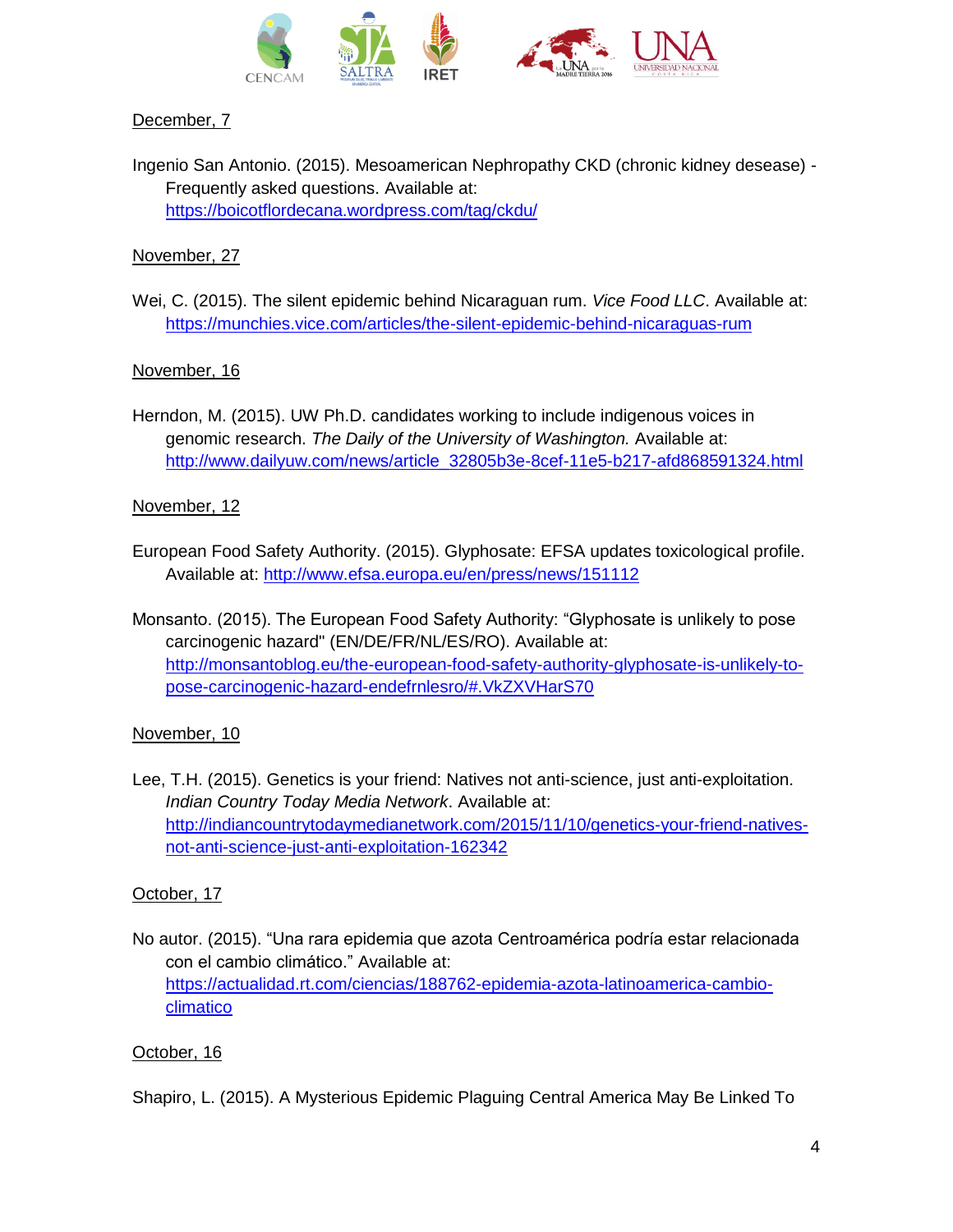

Climate Change. Available at [http://www.huffingtonpost.com/entry/epidemic-climate](http://www.huffingtonpost.com/entry/epidemic-climate-change_us_56210714e4b069b4e1fbb8c0)[change\\_us\\_56210714e4b069b4e1fbb8c0](http://www.huffingtonpost.com/entry/epidemic-climate-change_us_56210714e4b069b4e1fbb8c0)

# October, 5

La Isla Foundation. (2015). The WE Program – "WE Can End CKDnT". Available at: <https://www.youtube.com/watch?v=t3vwkk4THoA&feature=youtu.be>

### July, 30

Shangai Daily. (2015). China to help Sri Lanka fight chronic kidney disease. Available at: [http://www.shanghaidaily.com/article/article\\_xinhua.aspx?id=295094](http://www.shanghaidaily.com/article/article_xinhua.aspx?id=295094)

# July, 29

Chavkin, S. (2015). Reform signals new strategy against lethal kidney disease. *The International Consortium of Investigative Journalists.* Available at: [https://www.icij.org/blog/2015/07/reform-signals-new-strategy-against-lethal-kidney](https://www.icij.org/blog/2015/07/reform-signals-new-strategy-against-lethal-kidney-disease)[disease](https://www.icij.org/blog/2015/07/reform-signals-new-strategy-against-lethal-kidney-disease)

### July, 25

Presidencia de la República de Costa Rica. (2015). Aprobado reglamento de estrés térmico por calor en el trabajo. Disponible en: [http://presidencia.go.cr/prensa/comunicados/aprobado-reglamento-de-estres-termico](http://presidencia.go.cr/prensa/comunicados/aprobado-reglamento-de-estres-termico-por-calor-en-el-trabajo/)[por-calor-en-el-trabajo/](http://presidencia.go.cr/prensa/comunicados/aprobado-reglamento-de-estres-termico-por-calor-en-el-trabajo/)

# July, 21

Rodríguez, I. (2015). CCSS lanza campaña para proteger los riñones de los guanacastecos. *La Nación*. Available at: [http://www.nacion.com/vivir/medicina/CCSS](http://www.nacion.com/vivir/medicina/CCSS-campana-proteger-rinones-guanacastecos_0_1501049961.html)[campana-proteger-rinones-guanacastecos\\_0\\_1501049961.html](http://www.nacion.com/vivir/medicina/CCSS-campana-proteger-rinones-guanacastecos_0_1501049961.html)

# June, 14

Eulich, W. (2015). In El Salvador´s sugar cane fields, small changes bring new hope for workers. *The Christian Science Monitor*. Available at: [http://www.csmonitor.com/World/Americas/2015/0614/In-El-Salvador-s-sugar-cane](http://www.csmonitor.com/World/Americas/2015/0614/In-El-Salvador-s-sugar-cane-fields-small-changes-bring-new-hope-for-workers)[fields-small-changes-bring-new-hope-for-workers](http://www.csmonitor.com/World/Americas/2015/0614/In-El-Salvador-s-sugar-cane-fields-small-changes-bring-new-hope-for-workers)

# May, 26

Sarich, C. (2015). Sri Lankas´s newly elected president bans glyphosate (Monsanto Roundup) - Deadly chronic kidney disease increased 5-fold. *Global Research*.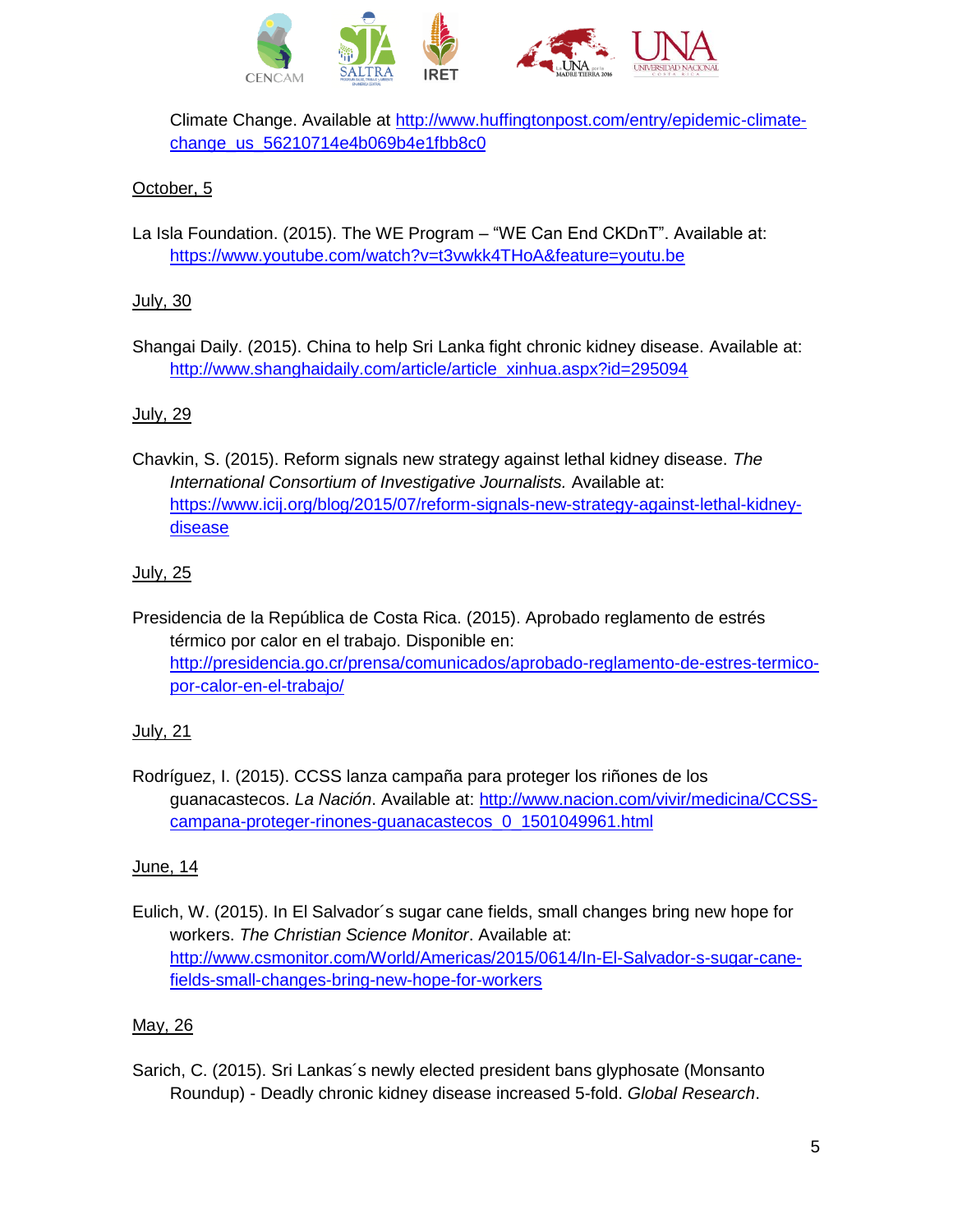

Available at: [http://www.globalresearch.ca/sri-lankas-newly-elected-president-bans](http://www.globalresearch.ca/sri-lankas-newly-elected-president-bans-glyphosate-monsanto-roundup-deadly-chronic-kidney-disease-increased-5-fold/5451936)[glyphosate-monsanto-roundup-deadly-chronic-kidney-disease-increased-5](http://www.globalresearch.ca/sri-lankas-newly-elected-president-bans-glyphosate-monsanto-roundup-deadly-chronic-kidney-disease-increased-5-fold/5451936) [fold/5451936](http://www.globalresearch.ca/sri-lankas-newly-elected-president-bans-glyphosate-monsanto-roundup-deadly-chronic-kidney-disease-increased-5-fold/5451936)

# May, 21

Ashford, M. (2015). UW Researchers Hope to ID Urine Protein Markers of Diabetic Kidney Disease Progression. *Genome Web*. Available at: [https://www.genomeweb.com/mass-spec/uw-researchers-hope-id-urine-protein](https://www.genomeweb.com/mass-spec/uw-researchers-hope-id-urine-protein-markers-diabetic-kidney-disease-progression)[markers-diabetic-kidney-disease-progression](https://www.genomeweb.com/mass-spec/uw-researchers-hope-id-urine-protein-markers-diabetic-kidney-disease-progression)

# May, 19

Lakhani, N. (2015). Poverty in Nicaragua drives children out of school and into the workplace. *The Guardian.* Available at: [http://www.theguardian.com/global](http://www.theguardian.com/global-development/2015/may/19/poverty-nicaragua-children-school-education-child-labour)[development/2015/may/19/poverty-nicaragua-children-school-education-child-labour](http://www.theguardian.com/global-development/2015/may/19/poverty-nicaragua-children-school-education-child-labour)

### May, 7

- Acevedo, C. (2015). Official trailer Land and shade. Available at: <https://vimeo.com/127227766>
- Acevedo, C. (2015). Trailer oficial La tierra y la sombra. Disponible en: <https://vimeo.com/127222198>

#### April, 12

Ramos, F. (2015). La epidemia del sol. Elfaro. Available at: <http://www.elfaro.net/es/201504/fotos/16839/La-epidemia-del-sol.htm>

# February, 28

Salinas, C. (2015). Sindicatos ISA: "buenas condiciones de trabajo en cañaverales." *Confidencial*. Available at: [http://confidencial.com.ni/archivos/articulo/21105/sindicatos-isa-039-buenas](http://confidencial.com.ni/archivos/articulo/21105/sindicatos-isa-039-buenas-condiciones-de-trabajo-en-canaverales-039)[condiciones-de-trabajo-en-canaverales-039](http://confidencial.com.ni/archivos/articulo/21105/sindicatos-isa-039-buenas-condiciones-de-trabajo-en-canaverales-039)

# February, 26

Sancho, F., Maldonado, C. (2015). Epidemia mortal en los cañaverales. *El País*. Available at:

[http://internacional.elpais.com/internacional/2015/02/26/actualidad/1424988812\\_7635](http://internacional.elpais.com/internacional/2015/02/26/actualidad/1424988812_763512.html) [12.html](http://internacional.elpais.com/internacional/2015/02/26/actualidad/1424988812_763512.html)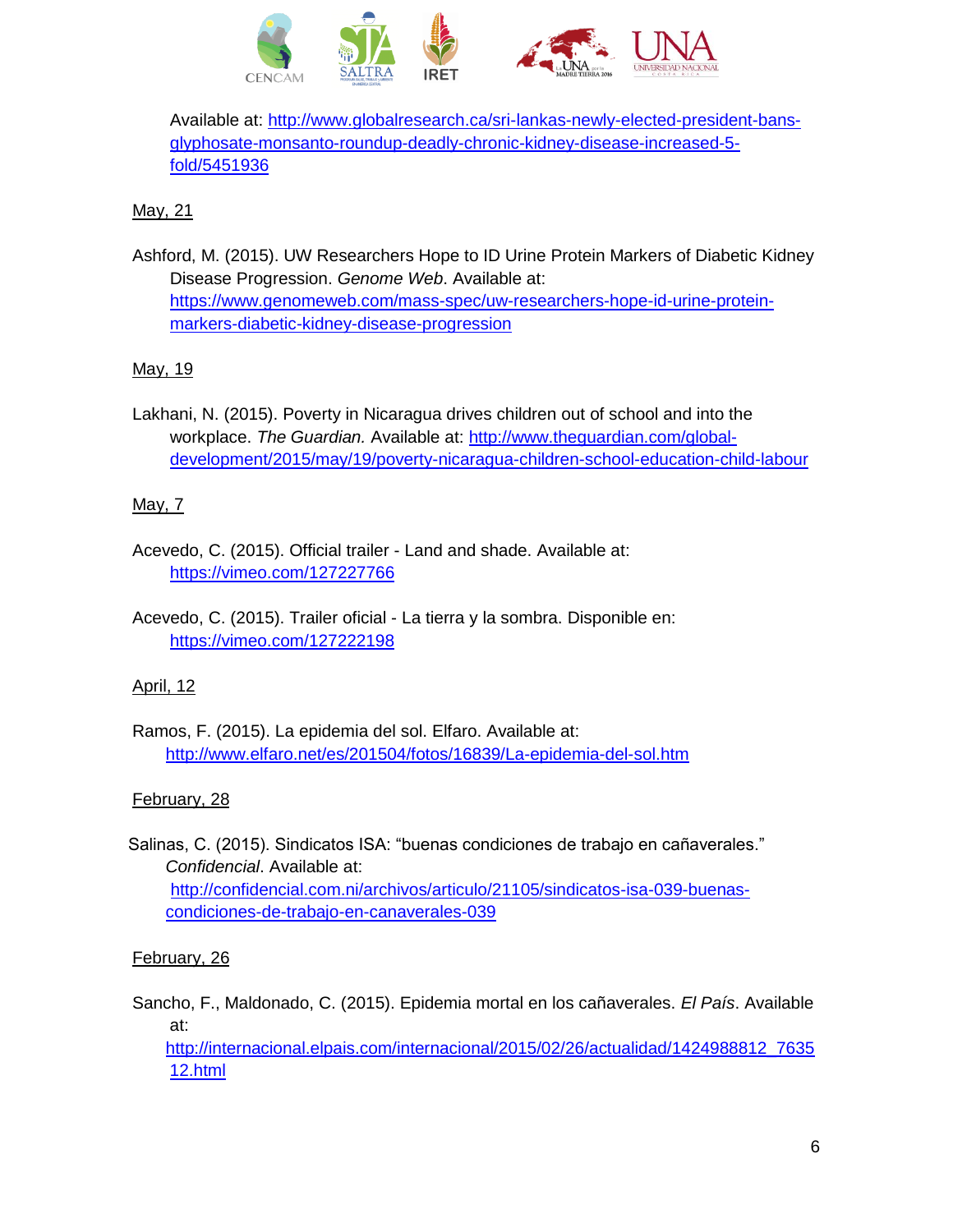

# February, 18

Salinas, C. (2015). Dr. Daniel Brooks, experto en Epidemiología de la Universidad de Boston "Uno a más factores de riesgo en IRC son ocupacionales". *Confidencial.* Available at: [http://confidencial.com.ni/archivos/articulo/21008/quot-uno-a-mas](http://confidencial.com.ni/archivos/articulo/21008/quot-uno-a-mas-factores-de-riesgo-en-irc-son-ocupacionales-quot)[factores-de-riesgo-en-irc-son-ocupacionales-quot](http://confidencial.com.ni/archivos/articulo/21008/quot-uno-a-mas-factores-de-riesgo-en-irc-son-ocupacionales-quot)

# February, 17

Fendt, L. (2015). Study links sugarcane fieldwork with kidney disease epidemic in Central America. *The Tico Times News*. Available at: [http://www.ticotimes.net/2015/02/17/study-links-sugarcane-fieldwork-with-kidney](http://www.ticotimes.net/2015/02/17/study-links-sugarcane-fieldwork-with-kidney-disease-epidemic-in-central-america)[disease-epidemic-in-central-america](http://www.ticotimes.net/2015/02/17/study-links-sugarcane-fieldwork-with-kidney-disease-epidemic-in-central-america)

Salinas, C. (2015). Presidente de Comisión Laboral AN: gobierno debe pronunciarse "sordera y secretismo" ante IRC. Available at: [http://confidencial.com.ni/archivos/articulo/21000/quot-sordera-y-secretismo-quot](http://confidencial.com.ni/archivos/articulo/21000/quot-sordera-y-secretismo-quot-ante-irc)[ante-irc](http://confidencial.com.ni/archivos/articulo/21000/quot-sordera-y-secretismo-quot-ante-irc)

# February, 16

Lakhani, N. (2015). Nicaraguans demand action over illness killing thousands of sugar cane workers. *El Guardián*. Available at: [https://www.theguardian.com/world/2015/feb/16/-sp-nicaragua-kidney-disease-killing](https://www.theguardian.com/world/2015/feb/16/-sp-nicaragua-kidney-disease-killing-sugar-cane-workers)[sugar-cane-workers](https://www.theguardian.com/world/2015/feb/16/-sp-nicaragua-kidney-disease-killing-sugar-cane-workers)

# February, 2

Salinas, C. (2015). Epidemia IRC ligada a "factores ocupacionales." *Confidencial*. Available at: [http://confidencial.com.ni/archivos/articulo/20903/epidemia-irc-ligada-a-](http://confidencial.com.ni/archivos/articulo/20903/epidemia-irc-ligada-a-039-factores-ocupacionales-039)[039-factores-ocupacionales-039](http://confidencial.com.ni/archivos/articulo/20903/epidemia-irc-ligada-a-039-factores-ocupacionales-039)

# January, 29

Wallace, S. (2015). Can Sugarcane Workers Be Saved With Simple Water and Shade? National Geographic. Available at: [http://news.nationalgeographic.com/news/2015/01/150129-sugarcane-workers](http://news.nationalgeographic.com/news/2015/01/150129-sugarcane-workers-kidney-disease-nicaragua-health-ngfood/)[kidney-disease-nicaragua-health-ngfood/](http://news.nationalgeographic.com/news/2015/01/150129-sugarcane-workers-kidney-disease-nicaragua-health-ngfood/)

# January, 21

Rodríguez, I. (2015a). Riñones de peones colapsan al trabajar bajo el sol en Guanacaste. *La Nación*. Available at: [http://www.nacion.com/vivir/medicina/Rinones-peones-](http://www.nacion.com/vivir/medicina/Rinones-peones-Pampa-colapsan-jornadas_0_1464853513.html)[Pampa-colapsan-jornadas\\_0\\_1464853513.html](http://www.nacion.com/vivir/medicina/Rinones-peones-Pampa-colapsan-jornadas_0_1464853513.html)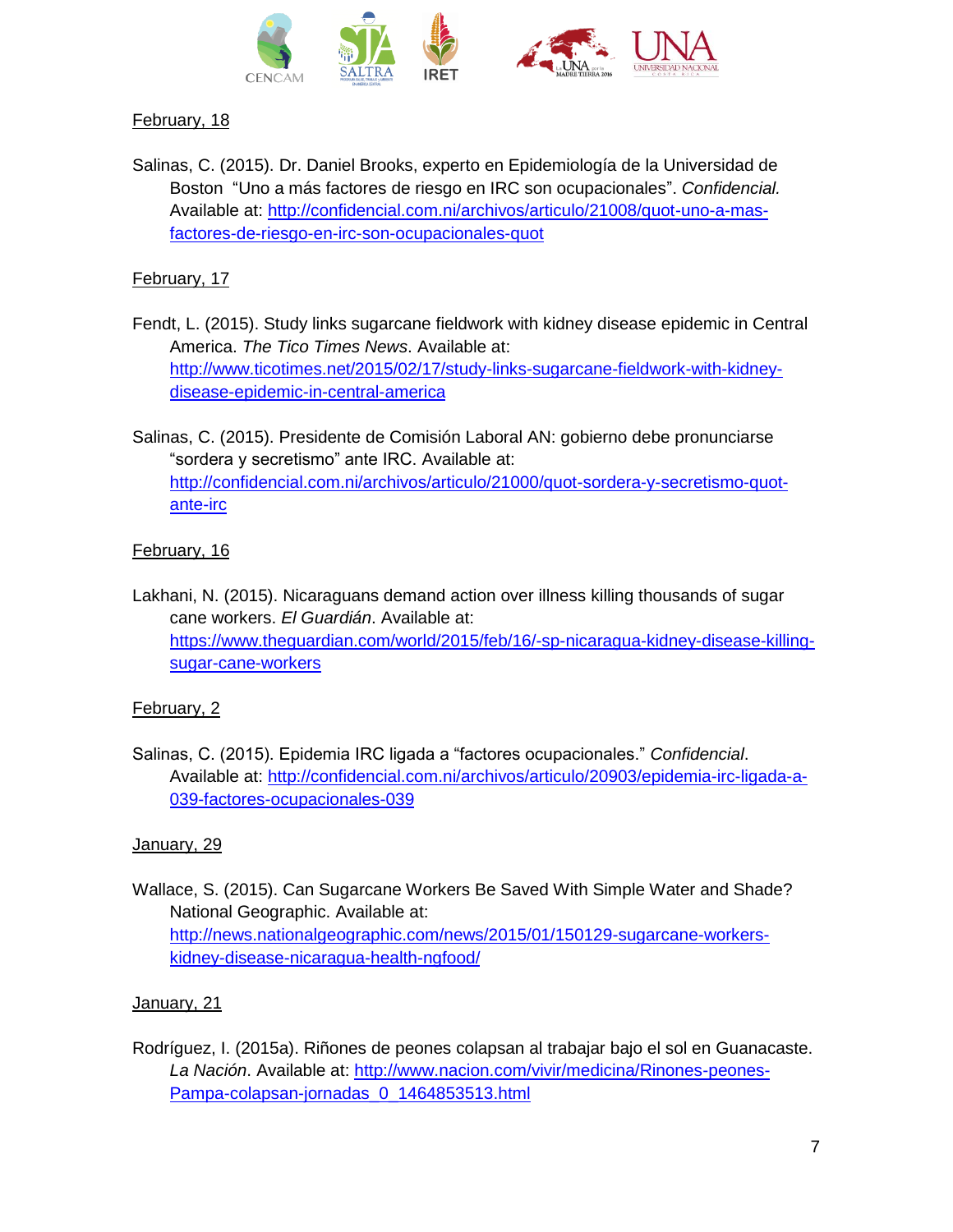

Rodríguez, I. (2015b). Roy Wong, coordinador de la investigación: "Ya hay evidencia científica." *La Nación*. Available at: [http://www.nacion.com/vivir/medicina/Roy-Wong](http://www.nacion.com/vivir/medicina/Roy-Wong-coordinador-investigacion-cientifica_0_1464853526.html)[coordinador-investigacion-cientifica\\_0\\_1464853526.html](http://www.nacion.com/vivir/medicina/Roy-Wong-coordinador-investigacion-cientifica_0_1464853526.html)

# January, 20

Rodríguez, I. (2015). Trabajo agrícola en altas temperaturas y alto consumo de analgésicos asociados con mal renal en Guanacaste*. La Nación*. Available at: [http://www.nacion.com/vivir/ciencia/Trabajo-temperaturas-analgesicos-asociados-](http://www.nacion.com/vivir/ciencia/Trabajo-temperaturas-analgesicos-asociados-Guanacaste_0_1464653626.html)[Guanacaste\\_0\\_1464653626.html](http://www.nacion.com/vivir/ciencia/Trabajo-temperaturas-analgesicos-asociados-Guanacaste_0_1464653626.html)

# **2014**

# December, 9

La Isla Foundation. (2014). Vital liquid - WE Program El Salvador. Available at: <https://www.youtube.com/watch?v=g4C9TIWl0Ko>

# August, 31

Pomareda, F. (2014). Kidney Disease in Guanacaste: Experts Say Herbicides Should Be Investigated. *La Voz de Guanacaste*. Available at: [http://www.vozdeguanacaste.com/en/articles/2014/08/31/kidney-disease-guanacaste](http://www.vozdeguanacaste.com/en/articles/2014/08/31/kidney-disease-guanacaste-experts-say-herbicides-should-be-investigated)[experts-say-herbicides-should-be-investigated](http://www.vozdeguanacaste.com/en/articles/2014/08/31/kidney-disease-guanacaste-experts-say-herbicides-should-be-investigated)

# August, 18

Pomareda, F. (2014). Agrochemical Industries Deny Relation Between Herbicide and Renal Disease. *La Voz de Guanacaste*. Available at: [http://www.vozdeguanacaste.com/en/articles/2014/08/18/agrochemical-industries](http://www.vozdeguanacaste.com/en/articles/2014/08/18/agrochemical-industries-deny-relation-between-herbicide-and-renal-disease)[deny-relation-between-herbicide-and-renal-disease](http://www.vozdeguanacaste.com/en/articles/2014/08/18/agrochemical-industries-deny-relation-between-herbicide-and-renal-disease)

# July, 14

Ritterman, J. (2014). Monsanto's Herbicide Linked to Fatal Kidney Disease Epidemic: Could It Topple the Company? *Truthout*. Available at: [http://www.truth](http://www.truth-out.org/news/item/24876-monsantos-herbicide-linked-to-fatal-kidney-disease-epidemic-will-ckdu-topple-monsanto)[out.org/news/item/24876-monsantos-herbicide-linked-to-fatal-kidney-disease](http://www.truth-out.org/news/item/24876-monsantos-herbicide-linked-to-fatal-kidney-disease-epidemic-will-ckdu-topple-monsanto)[epidemic-will-ckdu-topple-monsanto](http://www.truth-out.org/news/item/24876-monsantos-herbicide-linked-to-fatal-kidney-disease-epidemic-will-ckdu-topple-monsanto)

# July, 10

Ritterman, J. (2014). Monsanto's Herbicide Linked to Fatal Kidney Disease Epidemic: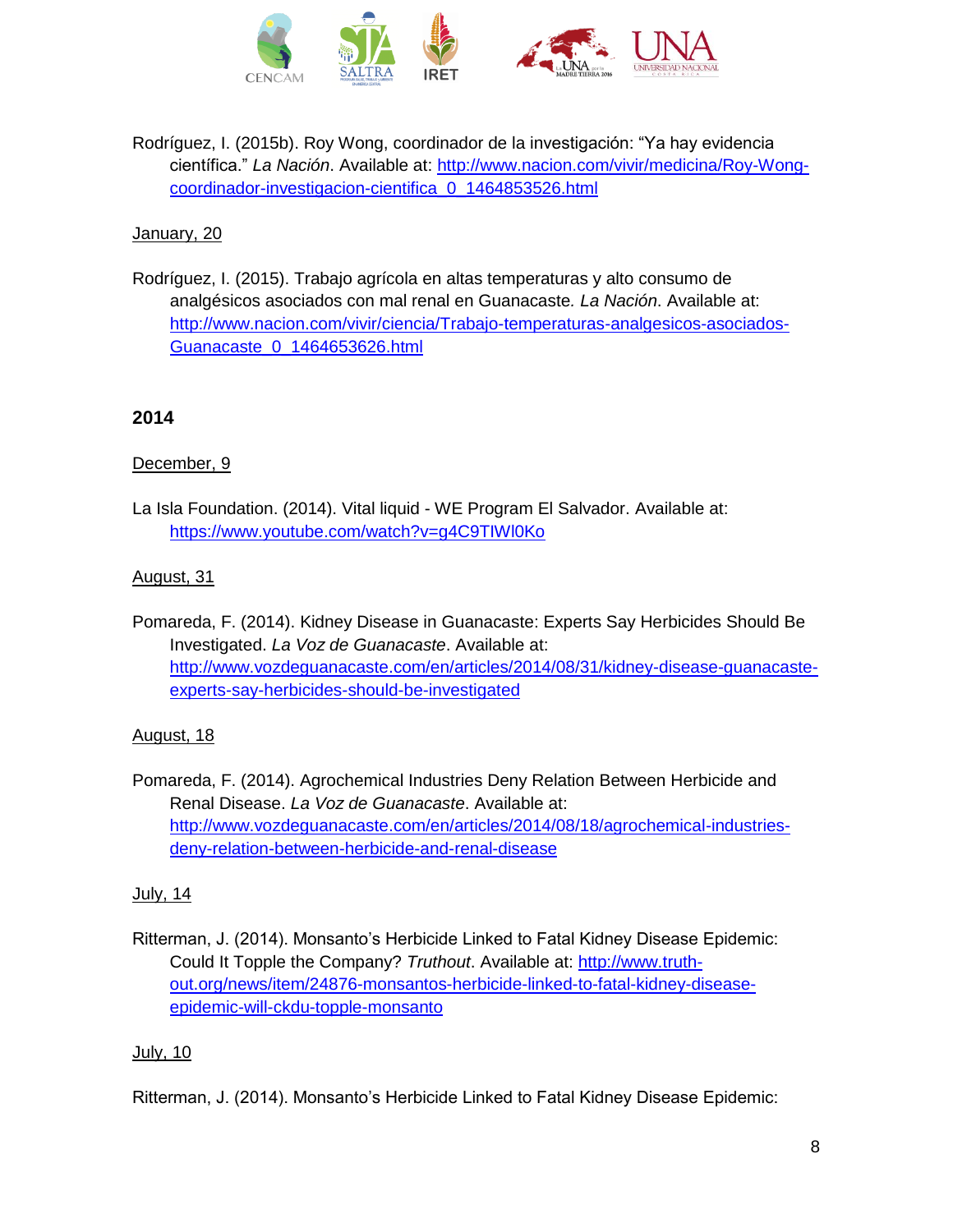

Could It Topple the Company? *Truthout*. Available at: [http://www.truth](http://www.truth-out.org/news/item/24876-monsantos-herbicide-linked-to-fatal-kidney-disease-epidemic-will-ckdu-topple-monsanto)[out.org/news/item/24876-monsantos-herbicide-linked-to-fatal-kidney-disease](http://www.truth-out.org/news/item/24876-monsantos-herbicide-linked-to-fatal-kidney-disease-epidemic-will-ckdu-topple-monsanto)[epidemic-will-ckdu-topple-monsanto](http://www.truth-out.org/news/item/24876-monsantos-herbicide-linked-to-fatal-kidney-disease-epidemic-will-ckdu-topple-monsanto)

# **June**, 22

Gaynor, T. (2014). Silent kidney epidemic ravages Central America sugar belt. *Aljazeera America*. Available at: [http://america.aljazeera.com/articles/2014/6/22/central](http://america.aljazeera.com/articles/2014/6/22/central-americankidneydisease.html)[americankidneydisease.html](http://america.aljazeera.com/articles/2014/6/22/central-americankidneydisease.html)

# June, 12

Wade, L. (2014). People from Mexico show stunning amount of genetic diversity. *Science.* Available at: [http://www.sciencemag.org/news/2014/06/people-mexico-show](http://www.sciencemag.org/news/2014/06/people-mexico-show-stunning-amount-genetic-diversity)[stunning-amount-genetic-diversity](http://www.sciencemag.org/news/2014/06/people-mexico-show-stunning-amount-genetic-diversity)

# June, 11

- Dayaratne, G., & Ellepolla, Y. (2014). An epidemic of "Unknown Etiology" A second look at Chronic Kidney Disease in Sri Lanka. *The Island*. Available at: [http://www.island.lk/index.php?page\\_cat=article-details&page=article](http://www.island.lk/index.php?page_cat=article-details&page=article-details&code_title=104924)[details&code\\_title=104924](http://www.island.lk/index.php?page_cat=article-details&page=article-details&code_title=104924)
- Landau, E. (2014). Mysterious kidney disease plagues Central America. *CNN*. Available at:<http://edition.cnn.com/2014/06/11/health/kidney-disease-ckdu/>
- Pomareda, F. (2014). Herbicide Use Could be Associated with Deaths Due to Renal Problems in Guanacaste. *La Voz de Guanacaste*. Available at: [http://www.vozdeguanacaste.com/en/articles/2014/06/11/herbicide-use-could-be](http://www.vozdeguanacaste.com/en/articles/2014/06/11/herbicide-use-could-be-associated-deaths-due-renal-problems-guanacaste)[associated-deaths-due-renal-problems-guanacaste](http://www.vozdeguanacaste.com/en/articles/2014/06/11/herbicide-use-could-be-associated-deaths-due-renal-problems-guanacaste)
- Pomareda, F. (2014). Uso de herbicida podría estar asociado a muertes por problemas renales en Guanacaste. *La Voz de Guanacaste*. Available at: [http://www.vozdeguanacaste.com/es/articulos/2014/06/11/uso-de-herbicida-podria](http://www.vozdeguanacaste.com/es/articulos/2014/06/11/uso-de-herbicida-podria-estar-asociado-muertes-por-problemas-renales-en)[estar-asociado-muertes-por-problemas-renales-en](http://www.vozdeguanacaste.com/es/articulos/2014/06/11/uso-de-herbicida-podria-estar-asociado-muertes-por-problemas-renales-en)

# June, 7

Ellsworth, A. (2014). The Sugar Cane Industry and Kidney Disease. *Brown Political Review*. Available at: [http://www.brownpoliticalreview.org/2014/06/sickly-sweet-the](http://www.brownpoliticalreview.org/2014/06/sickly-sweet-the-link-between-the-sugar-cane-industry-and-chronic-kidney-disease-of-unknown-origin/)[link-between-the-sugar-cane-industry-and-chronic-kidney-disease-of-unknown-origin/](http://www.brownpoliticalreview.org/2014/06/sickly-sweet-the-link-between-the-sugar-cane-industry-and-chronic-kidney-disease-of-unknown-origin/)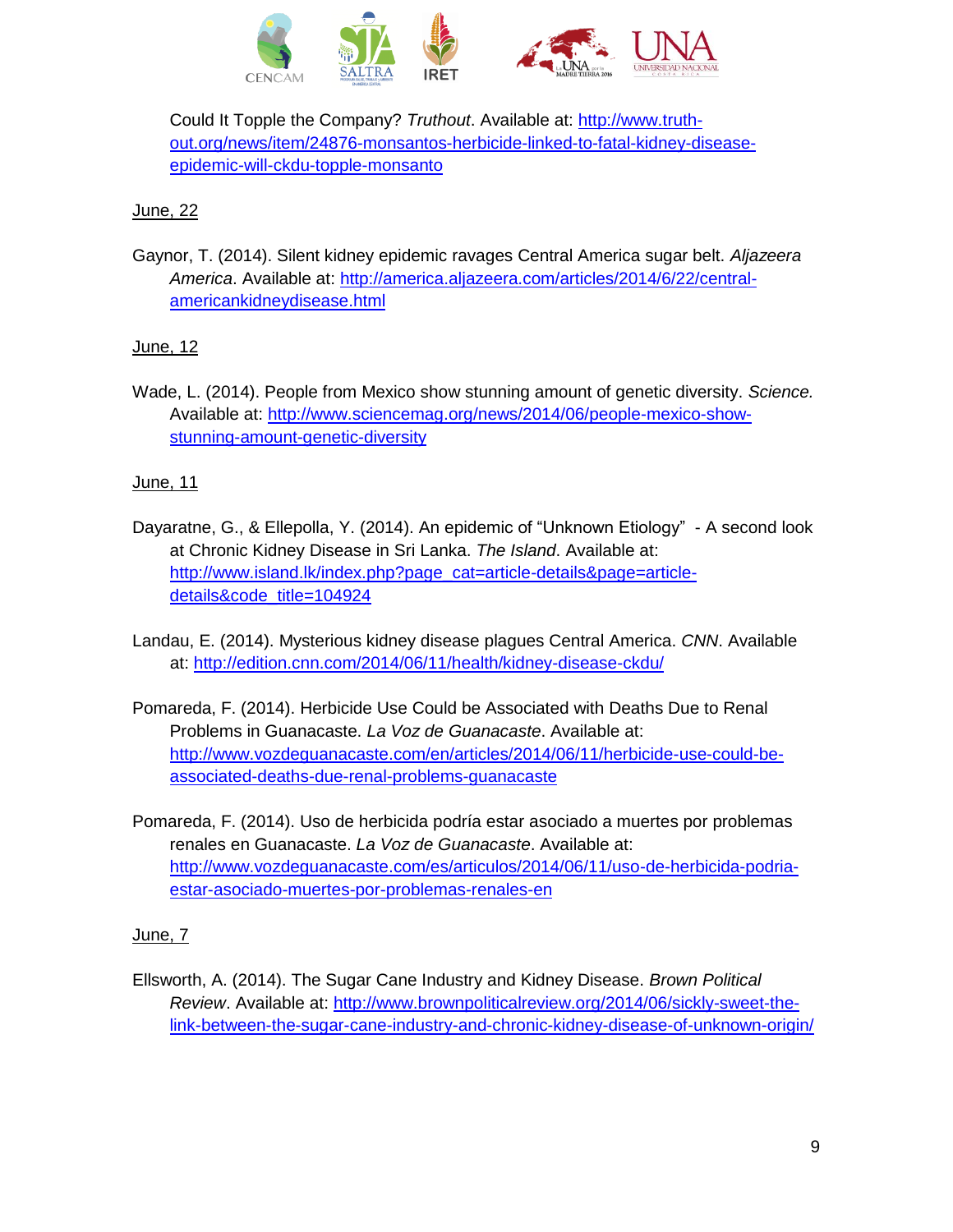

# June, 4

No author. (2014b). CDC launches study on kidney disease epidemic in Central America. *Nephrology News & Issues*. Available at: [http://www.nephrologynews.com/cdc](http://www.nephrologynews.com/cdc-launches-study-on-kidney-disease-epidemic-in-central-america/)[launches-study-on-kidney-disease-epidemic-in-central-america/](http://www.nephrologynews.com/cdc-launches-study-on-kidney-disease-epidemic-in-central-america/)

# May, 24

Yaqub, F. (2014). Kidney disease in farming communities remains a mystery. *The Lancet*, *383*(9931), 1794–1795. Available at: [http://www.thelancet.com/journals/lancet/article/PIIS0140-6736\(14\)60867-](http://www.thelancet.com/journals/lancet/article/PIIS0140-6736(14)60867-9/fulltext?elsca1=ETOC-LANCET&elsca2=email&elsca3=E24A35F) [9/fulltext?elsca1=ETOC-LANCET&elsca2=email&elsca3=E24A35F](http://www.thelancet.com/journals/lancet/article/PIIS0140-6736(14)60867-9/fulltext?elsca1=ETOC-LANCET&elsca2=email&elsca3=E24A35F)

# May, 9

Murphy, H. (2014). Deadly Illness in Nicaragua Baffles Experts. *New York Times*. Available at: [http://www.nytimes.com/2014/05/09/world/americas/deadly-illness-in](http://www.nytimes.com/2014/05/09/world/americas/deadly-illness-in-nicaragua-baffles-experts.html?hp)[nicaragua-baffles-experts.html?hp](http://www.nytimes.com/2014/05/09/world/americas/deadly-illness-in-nicaragua-baffles-experts.html?hp)

# April, 30

Beaubien, J. (2014). Mysterious kidney disease slays farmworkers in Central America. *National Public Radio*. Available at: [http://www.npr.org/sections/health](http://www.npr.org/sections/health-shots/2014/04/30/306907097/mysterious-kidney-disease-slays-farmworkers-in-central-america)[shots/2014/04/30/306907097/mysterious-kidney-disease-slays-farmworkers-in](http://www.npr.org/sections/health-shots/2014/04/30/306907097/mysterious-kidney-disease-slays-farmworkers-in-central-america)[central-america](http://www.npr.org/sections/health-shots/2014/04/30/306907097/mysterious-kidney-disease-slays-farmworkers-in-central-america)

# April, 11

Chavkin, S. (2014). Herbicide ban on hold in Sri Lanka, as source of deadly kidney disease remains elusive. *The Center for Public Integrity*. Available at: [https://www.publicintegrity.org/2014/04/11/14551/herbicide-ban-hold-sri-lanka-source](https://www.publicintegrity.org/2014/04/11/14551/herbicide-ban-hold-sri-lanka-source-deadly-kidney-disease-remains-elusive)[deadly-kidney-disease-remains-elusive](https://www.publicintegrity.org/2014/04/11/14551/herbicide-ban-hold-sri-lanka-source-deadly-kidney-disease-remains-elusive)

# April, 10

- American Association for the Advancement of Science. (2014). A Baffling Chronic Kidney Disease in El Salvador. *Science AAAS*. Available at: <http://www.sciencemag.org/site/multimedia/slideshows/344.6180.kidney/index.xhtml>
- No autor. (2014). Causa de una extraña enfermedad renal en Centroamérica sigue sin despejarse. *El Nuevo Diario*. Available at: [http://www.elnuevodiario.com.ni/internacionales/316874-causa-extrana-enfermedad](http://www.elnuevodiario.com.ni/internacionales/316874-causa-extrana-enfermedad-renal-centroamerica-sigue/)[renal-centroamerica-sigue/](http://www.elnuevodiario.com.ni/internacionales/316874-causa-extrana-enfermedad-renal-centroamerica-sigue/)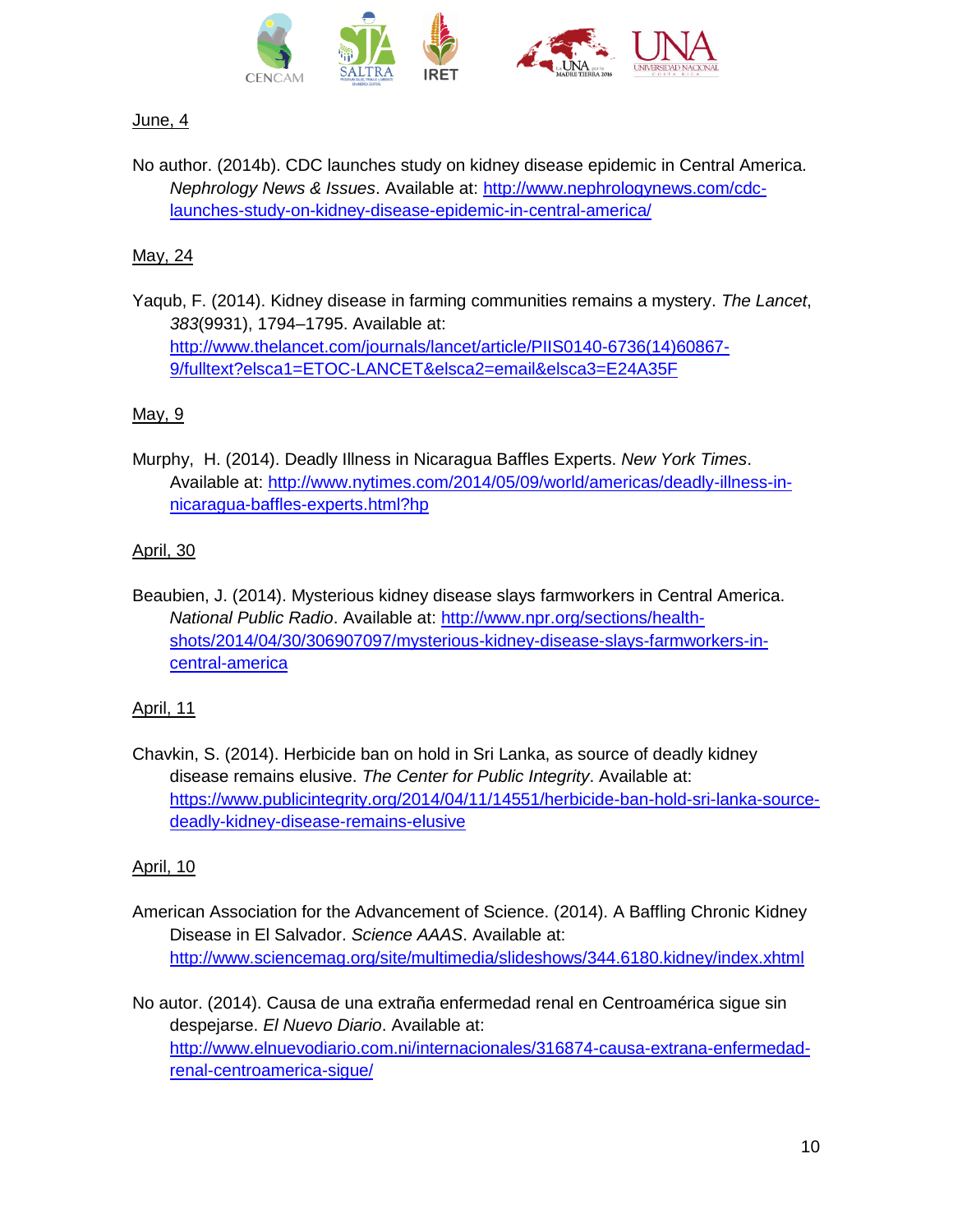

# April, 8

Mercola. (2014). Toxic Combo of Roundup and Fertilizers Blamed for Tens of Thousands of Deaths. Available at: [http://articles.mercola.com/sites/articles/archive/2014/04/08/roundup](http://articles.mercola.com/sites/articles/archive/2014/04/08/roundup-fertilizer.aspx?e_cid=20140408Z1_DNL_art_1&utm_source=dnl&utm_medium=email&utm_content=art1&utm_campaign=20140408Z1&et_cid=DM42294&et_rid=480692899)[fertilizer.aspx?e\\_cid=20140408Z1\\_DNL\\_art\\_1&utm\\_source=dnl&utm\\_medium=email](http://articles.mercola.com/sites/articles/archive/2014/04/08/roundup-fertilizer.aspx?e_cid=20140408Z1_DNL_art_1&utm_source=dnl&utm_medium=email&utm_content=art1&utm_campaign=20140408Z1&et_cid=DM42294&et_rid=480692899) [&utm\\_content=art1&utm\\_campaign=20140408Z1&et\\_cid=DM42294&et\\_rid=4806928](http://articles.mercola.com/sites/articles/archive/2014/04/08/roundup-fertilizer.aspx?e_cid=20140408Z1_DNL_art_1&utm_source=dnl&utm_medium=email&utm_content=art1&utm_campaign=20140408Z1&et_cid=DM42294&et_rid=480692899) [99](http://articles.mercola.com/sites/articles/archive/2014/04/08/roundup-fertilizer.aspx?e_cid=20140408Z1_DNL_art_1&utm_source=dnl&utm_medium=email&utm_content=art1&utm_campaign=20140408Z1&et_cid=DM42294&et_rid=480692899)

# April, 6

Sustainable Pulse. (2014). World´s number 1 herbicide discovered in U.S. mothers´ breast milk. Available at: [http://sustainablepulse.com/2014/04/06/worlds-number-1-herbicide](http://sustainablepulse.com/2014/04/06/worlds-number-1-herbicide-discovered-u-s-mothers-breast-milk/#.V2RJF7t97IV)[discovered-u-s-mothers-breast-milk/#.V2RJF7t97IV](http://sustainablepulse.com/2014/04/06/worlds-number-1-herbicide-discovered-u-s-mothers-breast-milk/#.V2RJF7t97IV)

# March, 31

Rojas, P. (2014). Vecinos denuncian que contaminación de arsénico en el agua se mantiene en centro de Bagaces. *Crhoy*. Available at: [http://www.crhoy.com/portada](http://www.crhoy.com/portada-informe-revela-que-en-bagaces-siguen-consumiendo-agua-con-grandes-cantidades-de-arsenico-u9l7m2x/)[informe-revela-que-en-bagaces-siguen-consumiendo-agua-con-grandes-cantidades](http://www.crhoy.com/portada-informe-revela-que-en-bagaces-siguen-consumiendo-agua-con-grandes-cantidades-de-arsenico-u9l7m2x/)[de-arsenico-u9l7m2x/](http://www.crhoy.com/portada-informe-revela-que-en-bagaces-siguen-consumiendo-agua-con-grandes-cantidades-de-arsenico-u9l7m2x/)

#### March, 14

Chavkin, S. (2014). Sri Lanka bans leading Monsanto herbicide citing deadly disease fears. *The International Consortium of Investigative Journalists*. Available at: [https://www.icij.org/blog/2014/03/sri-lanka-bans-leading-monsanto-herbicide-citing](https://www.icij.org/blog/2014/03/sri-lanka-bans-leading-monsanto-herbicide-citing-deadly-disease-fears)[deadly-disease-fears](https://www.icij.org/blog/2014/03/sri-lanka-bans-leading-monsanto-herbicide-citing-deadly-disease-fears)

# March, 13

Chavkin, S. (2014). Sri Lanka bans Monsanto herbicide citing potential link to deadly kidney disease. Available at: [https://www.publicintegrity.org/2014/03/13/14418/sri](https://www.publicintegrity.org/2014/03/13/14418/sri-lanka-bans-monsanto-herbicide-citing-potential-link-deadly-kidney-disease)[lanka-bans-monsanto-herbicide-citing-potential-link-deadly-kidney-disease](https://www.publicintegrity.org/2014/03/13/14418/sri-lanka-bans-monsanto-herbicide-citing-potential-link-deadly-kidney-disease)

#### March, 7

No autor. (2014). Misteriosa enfermedad renal afecta a trabajadores de caña. *SciDevNet*. Available at: [http://www.scidev.net/america-latina/salud/noticias/misteriosa](http://www.scidev.net/america-latina/salud/noticias/misteriosa-enfermedad-renal-afecta-a-trabajadores-de-ca-a.html)[enfermedad-renal-afecta-a-trabajadores-de-ca-a.html](http://www.scidev.net/america-latina/salud/noticias/misteriosa-enfermedad-renal-afecta-a-trabajadores-de-ca-a.html)

# March, 3

No autor. (2014). Chronic kidney disease creates "Island Of Widows" In Nicaragua. *ICR*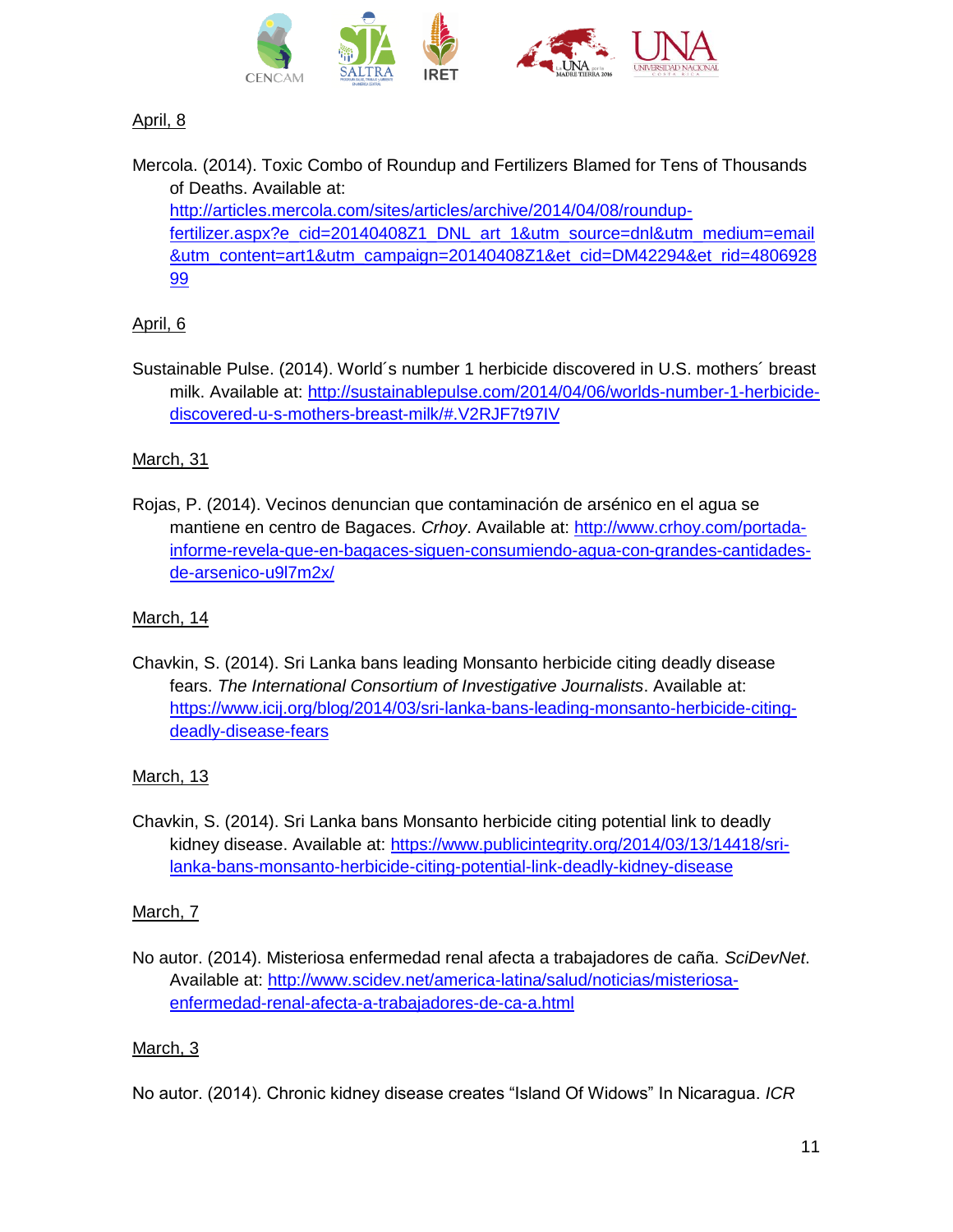

*News*. Available at: [http://insidecostarica.com/2014/03/03/chronic-kidney-disease](http://insidecostarica.com/2014/03/03/chronic-kidney-disease-creates-island-widows-nicaragua/)[creates-island-widows-nicaragua/](http://insidecostarica.com/2014/03/03/chronic-kidney-disease-creates-island-widows-nicaragua/)

# February, 27

No author. (2014). Monsanto's Roundup may be linked to fatal kidney disease, new study suggests. Available at: [https://www.rt.com/news/monsanto-roundup-kidney-disease-](https://www.rt.com/news/monsanto-roundup-kidney-disease-921/)[921/](https://www.rt.com/news/monsanto-roundup-kidney-disease-921/)

# February, 12

Stix, G. (2014). The Riddle of What Is Killing Thousands of Central American Cane Workers. Available at: [http://blogs.scientificamerican.com/talking-back/the-riddle-of](http://blogs.scientificamerican.com/talking-back/the-riddle-of-what-is-killing-thousands-of-central-american-cane-workers/)[what-is-killing-thousands-of-central-american-cane-workers/](http://blogs.scientificamerican.com/talking-back/the-riddle-of-what-is-killing-thousands-of-central-american-cane-workers/)

# February, 3

Salinas, C. (2014). Causa IRC: "múltiples factores". *Confidencial*. Available at: [http://confidencial.com.ni/archivos/articulo/15911/causa-irc-quot-multiples-factores](http://confidencial.com.ni/archivos/articulo/15911/causa-irc-quot-multiples-factores-quot)[quot](http://confidencial.com.ni/archivos/articulo/15911/causa-irc-quot-multiples-factores-quot)

# February, 12

Chavkin, S. (2014). CDC launches industry-funded study of mystery kidney ailment. *The International Consortium of Investigative Journalists*. Available at: [https://www.icij.org/blog/2014/02/cdc-launches-industry-funded-study-mystery-kidney](https://www.icij.org/blog/2014/02/cdc-launches-industry-funded-study-mystery-kidney-ailment)[ailment](https://www.icij.org/blog/2014/02/cdc-launches-industry-funded-study-mystery-kidney-ailment)

# February, 7

Toor, A. (2014). Left for dead: the mysterious disease killing thousands in Central America. *The Verge*. Available at: [http://www.theverge.com/2014/2/7/5389084/chronic-kidney](http://www.theverge.com/2014/2/7/5389084/chronic-kidney-disease-sugar-cane-workers-central-america)[disease-sugar-cane-workers-central-america](http://www.theverge.com/2014/2/7/5389084/chronic-kidney-disease-sugar-cane-workers-central-america)

# January, 29

No author. (2014). Putting Faces on the Mysterious Disease Killing Nicaraguan Sugar Cane Workers. *Global Voices*. Available at: [https://globalvoices.org/2014/01/29/putting-faces-on-the-mysterious-disease-killing](https://globalvoices.org/2014/01/29/putting-faces-on-the-mysterious-disease-killing-nicaraguan-sugar-cane-workers/)[nicaraguan-sugar-cane-workers/](https://globalvoices.org/2014/01/29/putting-faces-on-the-mysterious-disease-killing-nicaraguan-sugar-cane-workers/)

# January, 28

González, D. (2014). Making Pictures, Finding Solutions in Nicaragua. *The New York*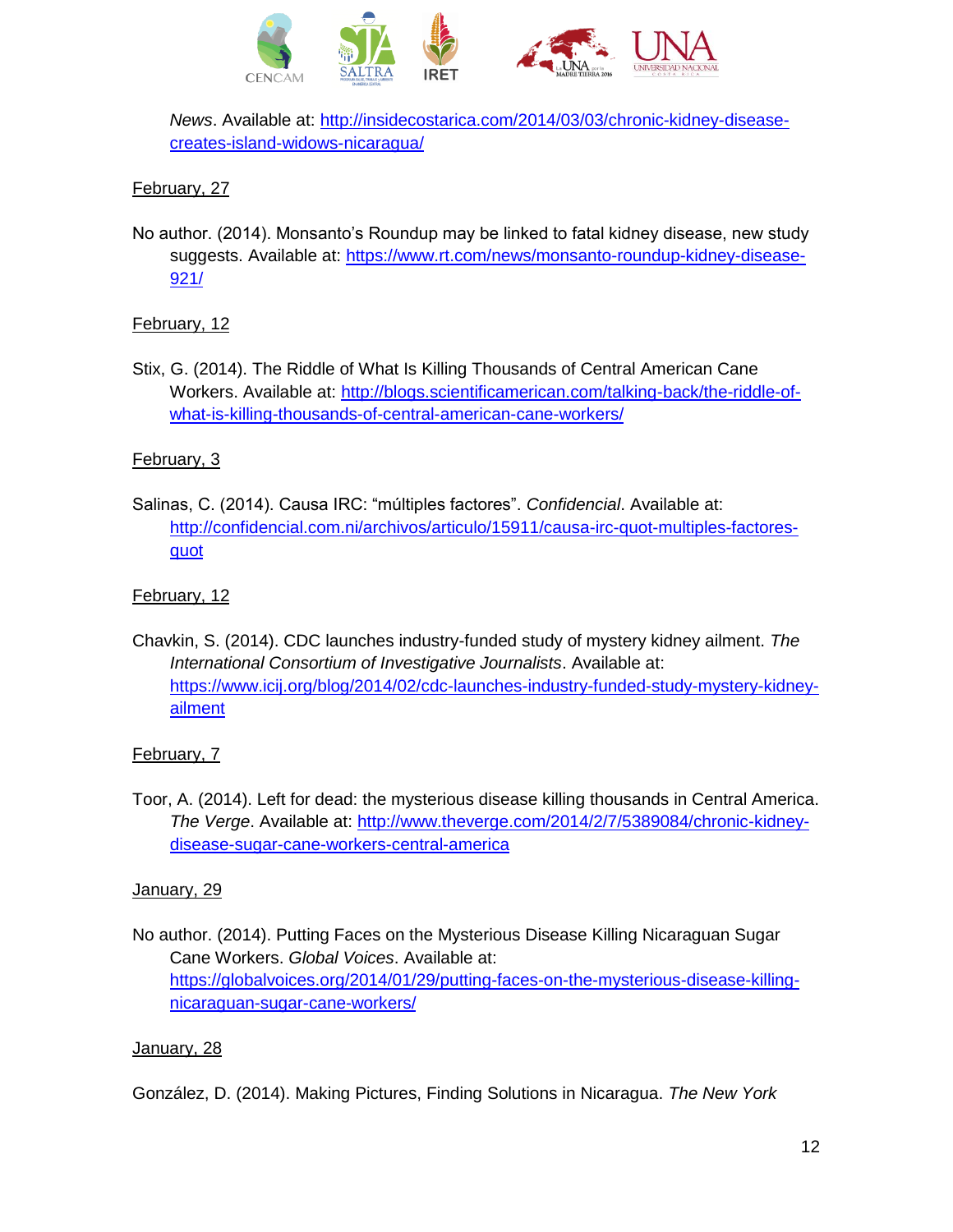

*Times*. Available at: [http://lens.blogs.nytimes.com/2014/01/28/making-pictures](http://lens.blogs.nytimes.com/2014/01/28/making-pictures-finding-solutions-in-nicaragua/?_php=true&_type=blogs&_r=1)finding-solutions-in-nicaragua/? php=true& type=blogs& r=1

### January, 26

Salinas, C. (2014). Alegan que dispararon por iniciativa propia contra ex cañeros del ISA. Represión policial y tragedia IRC. *Confidencial.* Available at: <http://confidencial.com.ni/archivos/articulo/15783/represion-policial-y-tragedia-irc>

### January, 25

No autor. (2014). Nachito sigue en cuidados intensivos. *Diario Nica*. Available at: <http://www.diarionica.com/index.php/nacionales/5894-nino-baleado-grave>

### January, 23

- Hotez, P. (2014). Tropical Medicine Mystery: Something is Killing Young Men in Central America. *Plos*. Available at: [http://blogs.plos.org/speakingofmedicine/2014/01/23/tropical-medicine-mystery](http://blogs.plos.org/speakingofmedicine/2014/01/23/tropical-medicine-mystery-something-killing-young-men-central-america/)[something-killing-young-men-central-america/](http://blogs.plos.org/speakingofmedicine/2014/01/23/tropical-medicine-mystery-something-killing-young-men-central-america/)
- Kashi, E. (2014). Kidney Disease in Nicaragua (VII Photo). Available at: [http://www.the37thframe.org/2014/01/kidney-disease-in-nicaragua-by-ed-kashi-vii](http://www.the37thframe.org/2014/01/kidney-disease-in-nicaragua-by-ed-kashi-vii-photo/)[photo/](http://www.the37thframe.org/2014/01/kidney-disease-in-nicaragua-by-ed-kashi-vii-photo/)

#### January, 22

Salinas, C. (2014). ¿Por qué se calla, Comandante Ortega? *El País*. Available at: [http://internacional.elpais.com/internacional/2014/01/22/actualidad/1390352905\\_8141](http://internacional.elpais.com/internacional/2014/01/22/actualidad/1390352905_814181.html) [81.html](http://internacional.elpais.com/internacional/2014/01/22/actualidad/1390352905_814181.html)

#### January, 21

- IUF Sugar Workers Network. (2014). Nicaragua: One dead, three wounded in chronic kidney disease protests. Available at: [http://www.iuf.org/sugarworkers/nicaragua-one](http://www.iuf.org/sugarworkers/nicaragua-one-dead-three-wounded-chronic-kidney-disease-protests/)[dead-three-wounded-chronic-kidney-disease-protests/](http://www.iuf.org/sugarworkers/nicaragua-one-dead-three-wounded-chronic-kidney-disease-protests/)
- Salinas, C. (2014). La sangre enturbia los cañaverales de Nicaragua. *El País*. Available at: [http://internacional.elpais.com/internacional/2014/01/21/actualidad/1390271000\\_6149](http://internacional.elpais.com/internacional/2014/01/21/actualidad/1390271000_614922.html) [22.html](http://internacional.elpais.com/internacional/2014/01/21/actualidad/1390271000_614922.html)

#### January, 20

Salinas, C. (2014). Indignación en Chichigalpa tras sangrienta represión policial. Fue una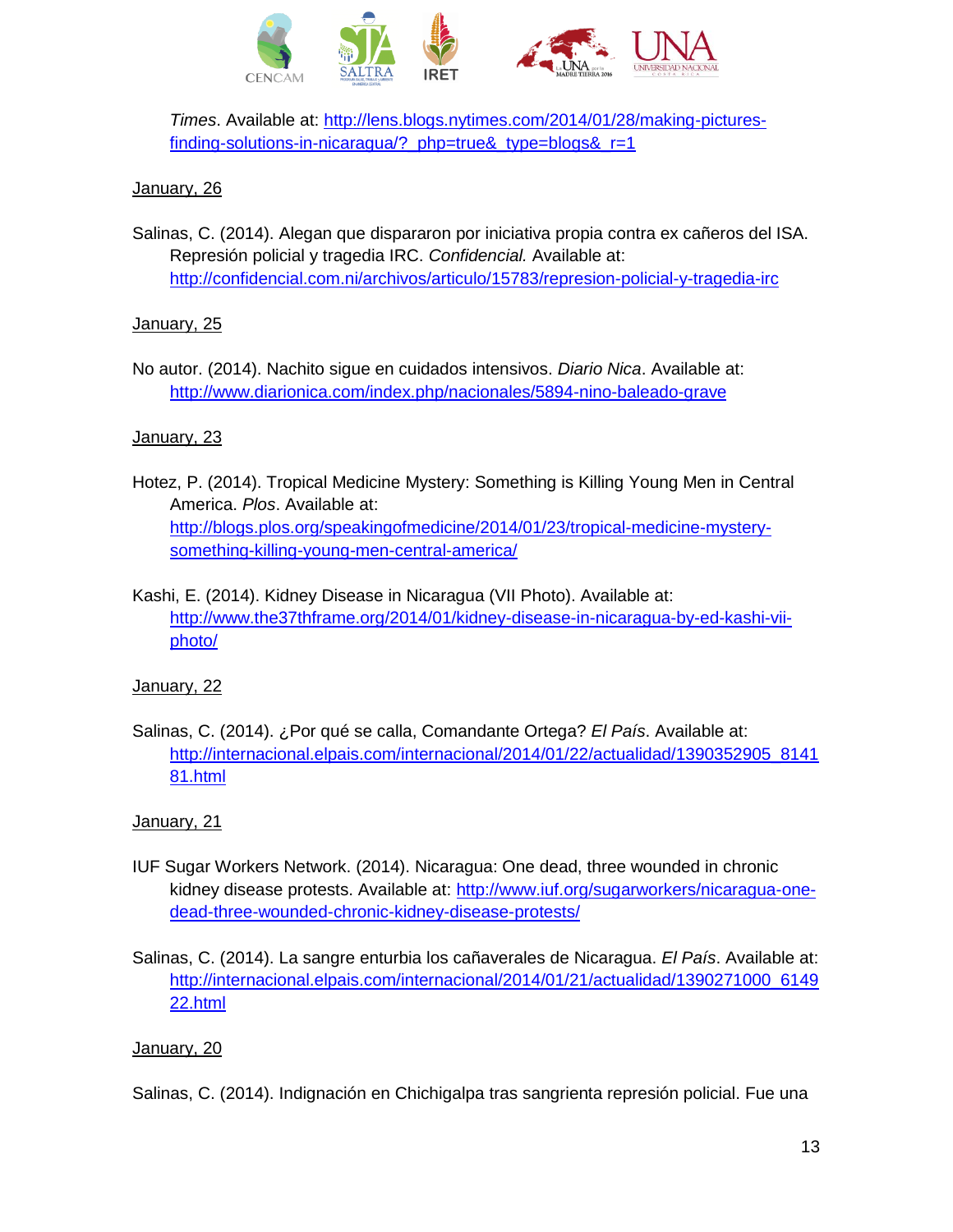

masacre, nos tiraron a matar. Available at:

[http://confidencial.com.ni/archivos/articulo/15718/039-fue-una-masacre-nos-tiraron-a](http://confidencial.com.ni/archivos/articulo/15718/039-fue-una-masacre-nos-tiraron-a-matar-039)[matar-039](http://confidencial.com.ni/archivos/articulo/15718/039-fue-una-masacre-nos-tiraron-a-matar-039)

Trucchi, G. (2014). Azúcar amargo: la epidemia misteriosa. *Regional Latinoamericana de La UITA*. Available at: [http://www.rel-uita.org/index.php/es/sectores/azucar/item/4257](http://www.rel-uita.org/index.php/es/sectores/azucar/item/4257-azucar-amargo-la-epidemia-misteriosa) [azucar-amargo-la-epidemia-misteriosa](http://www.rel-uita.org/index.php/es/sectores/azucar/item/4257-azucar-amargo-la-epidemia-misteriosa)

# January, 19

Membreño, C. (2014). Represión sangrienta contra ex cañeros ISA. *Confidencial*. Available at: [http://confidencial.com.ni/archivos/articulo/15683/represion-sangrienta](http://confidencial.com.ni/archivos/articulo/15683/represion-sangrienta-contra-ex-caneros-isa)[contra-ex-caneros-isa](http://confidencial.com.ni/archivos/articulo/15683/represion-sangrienta-contra-ex-caneros-isa)

# No date

Center for Genomics & Healthcare Equality. (2014). Welcome to the Center for Genomics and Healthcare Equality. Available at: <http://depts.washington.edu/cghe/>

# **2013**

# December, 24

Marshall, E. (2013). The Price of Sugar: Investigating the epidemic of Chronic Kidney Failure in rural Nicaragua. *The Yale Globalist*. Available at: [http://tyglobalist.org/in](http://tyglobalist.org/in-the-magazine/features/the-price-of-sugar-investigating-the-epidemic-of-chronic-kidney-failure-in-rural-nicaragua/)[the-magazine/features/the-price-of-sugar-investigating-the-epidemic-of-chronic](http://tyglobalist.org/in-the-magazine/features/the-price-of-sugar-investigating-the-epidemic-of-chronic-kidney-failure-in-rural-nicaragua/)[kidney-failure-in-rural-nicaragua/](http://tyglobalist.org/in-the-magazine/features/the-price-of-sugar-investigating-the-epidemic-of-chronic-kidney-failure-in-rural-nicaragua/)

# December, 16

COMISCA. (2013). SE-COMISCA, CDC y OPS realiza Taller sobre Vigilancia de la Enfermedad Renal Crónica de causas no tradicionales. Available at: [http://www.sica.int/busqueda/Noticias.aspx?IDItem=83318&IDCat=3&IdEnt=143&Idm](http://www.sica.int/busqueda/Noticias.aspx?IDItem=83318&IDCat=3&IdEnt=143&Idm=1&IdmStyle=1#.UrHDBtUa1uM.email) [=1&IdmStyle=1#.UrHDBtUa1uM.email](http://www.sica.int/busqueda/Noticias.aspx?IDItem=83318&IDCat=3&IdEnt=143&Idm=1&IdmStyle=1#.UrHDBtUa1uM.email)

# November, 13

WoodrowWilsonCenter. (2013). The Nagoya Protocol and Synthetic Biology Research: A Look at the Potential Impacts. Available at: <https://www.youtube.com/watch?v=lZqg0JNldeo#t=1687>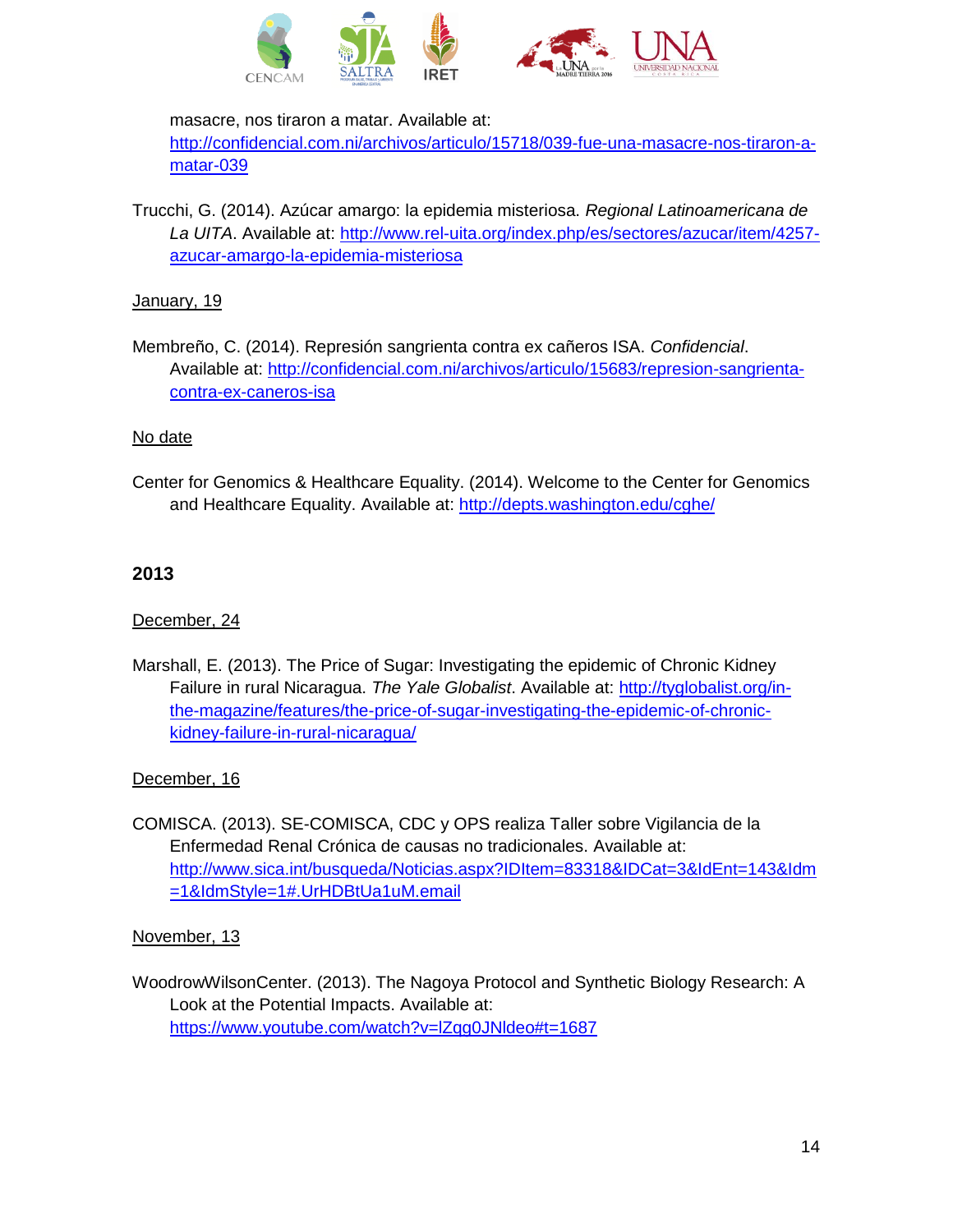

# October, 11

Chavkin, S. (2013). Money, research target mystery kidney disease in Americas. *The Center for Public Integrity*. Available at: [https://www.publicintegrity.org/2013/10/11/13530/money-research-target-mystery](https://www.publicintegrity.org/2013/10/11/13530/money-research-target-mystery-kidney-disease-americas)[kidney-disease-americas](https://www.publicintegrity.org/2013/10/11/13530/money-research-target-mystery-kidney-disease-americas)

### September, 20

Chavkin, S. (2013). Countries target pesticides as suspected link to rare kidney disease. *The Center for Public Integrity*. Available at: [https://www.publicintegrity.org/2013/09/20/13444/countries-target-pesticides](https://www.publicintegrity.org/2013/09/20/13444/countries-target-pesticides-suspected-link-rare-kidney-disease)[suspected-link-rare-kidney-disease](https://www.publicintegrity.org/2013/09/20/13444/countries-target-pesticides-suspected-link-rare-kidney-disease)

### August, 28

Chavkin, S. (2013). World Bank approves loan to sugar plantation amid concerns about kidney disease. Available at: [https://www.publicintegrity.org/2013/08/28/13280/world](https://www.publicintegrity.org/2013/08/28/13280/world-bank-approves-loan-sugar-plantation-amid-concerns-about-kidney-disease)[bank-approves-loan-sugar-plantation-amid-concerns-about-kidney-disease](https://www.publicintegrity.org/2013/08/28/13280/world-bank-approves-loan-sugar-plantation-amid-concerns-about-kidney-disease)

### August, 7

Fendt, L. (2013). What is killing the young men of Cañas? *The Tico Times News*. Available at: <http://www.ticotimes.net/2013/08/07/what-is-killing-the-young-men-of-canas-2>

#### May, 14

Salinas, C. (2013). Centroamérica hace frente común contra la enfermedad de los cañaverales. *El País*. Available at: [http://internacional.elpais.com/internacional/2013/05/14/actualidad/1368496548\\_6239](http://internacional.elpais.com/internacional/2013/05/14/actualidad/1368496548_623955.html) [55.html](http://internacional.elpais.com/internacional/2013/05/14/actualidad/1368496548_623955.html)

#### May, 1

González, S. (2013). Spotlight: Yale senior takes on the plight of Nicaraguan sugar workers. *Yale News*. Available at: [http://news.yale.edu/2013/05/01/spotlight-yale](http://news.yale.edu/2013/05/01/spotlight-yale-senior-takes-plight-nicaraguan-sugar-workers)[senior-takes-plight-nicaraguan-sugar-workers](http://news.yale.edu/2013/05/01/spotlight-yale-senior-takes-plight-nicaraguan-sugar-workers)

#### April, 29

Chavkin, S. (2014b). New urgency targets mysterious kidney disease in Central America. *The Center for Public Integrity*. Available at: [https://www.publicintegrity.org/2013/04/29/12582/new-urgency-targets-mysterious](https://www.publicintegrity.org/2013/04/29/12582/new-urgency-targets-mysterious-kidney-disease-central-america)[kidney-disease-central-america](https://www.publicintegrity.org/2013/04/29/12582/new-urgency-targets-mysterious-kidney-disease-central-america)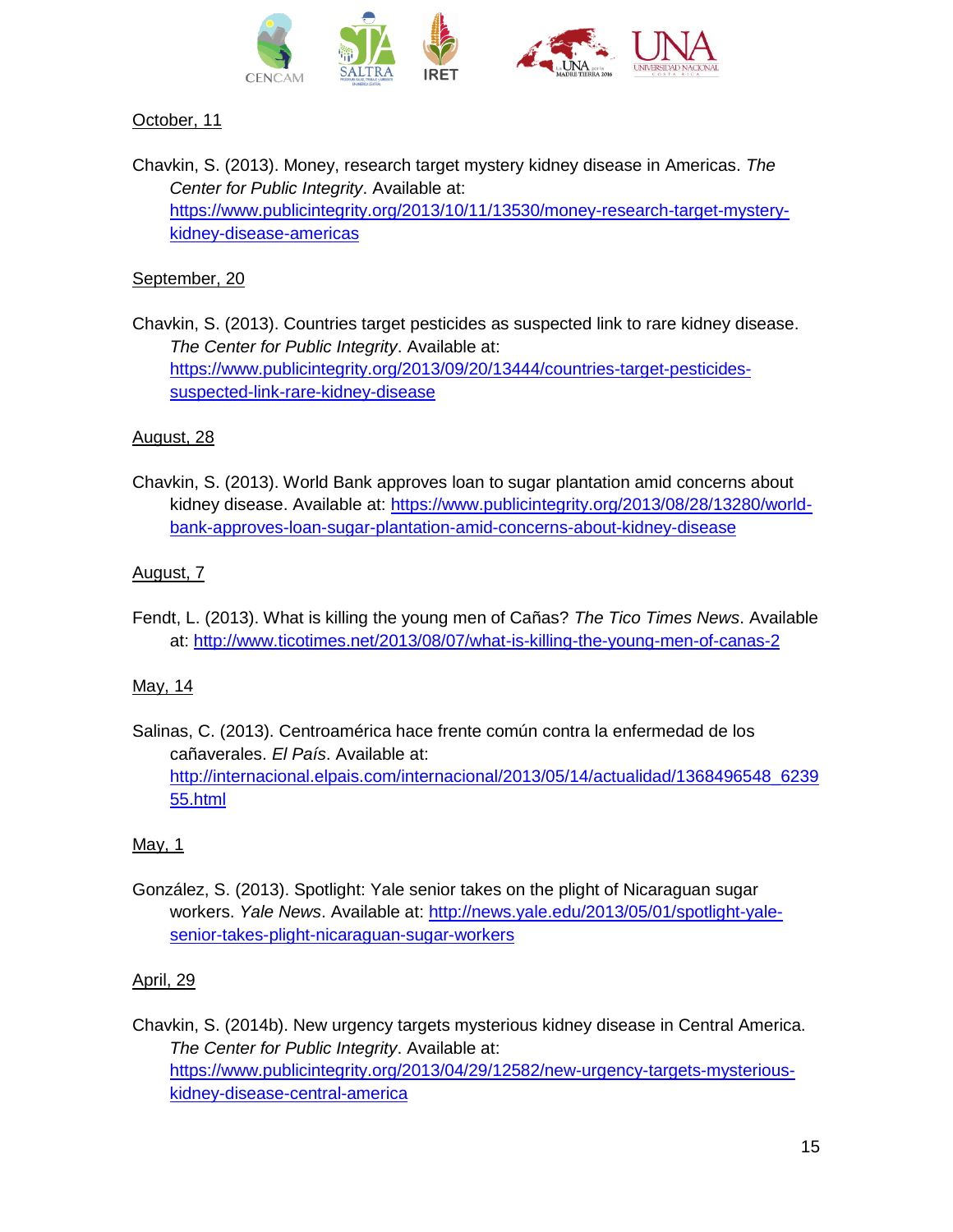

# April, 1

No author. (2013). ASOCHIVIDA defends dialogue and understanding with Nicaragua Sugar. Available at: [https://nicaraguasugarirc.wordpress.com/2013/04/01/asochivida](https://nicaraguasugarirc.wordpress.com/2013/04/01/asochivida-defends-dialogue-and-understanding-with-nicaragua-sugar/)[defends-dialogue-and-understanding-with-nicaragua-sugar/](https://nicaraguasugarirc.wordpress.com/2013/04/01/asochivida-defends-dialogue-and-understanding-with-nicaragua-sugar/)

# March, 6

International Finance Corporation. (2013). Ingenio Montelimar. Environmental & Social Review Summary. Available at: [http://ifcext.ifc.org/ifcext/spiwebsite1.nsf/78e3b305216fcdba85257a8b0075079d/d310](http://ifcext.ifc.org/ifcext/spiwebsite1.nsf/78e3b305216fcdba85257a8b0075079d/d310031ddbb9e71485257b260077f706?opendocument) [031ddbb9e71485257b260077f706?opendocument](http://ifcext.ifc.org/ifcext/spiwebsite1.nsf/78e3b305216fcdba85257a8b0075079d/d310031ddbb9e71485257b260077f706?opendocument)

# **2012**

# December, 13

CAO. (n.d.). CAO Case in Nicaragua: Collaborative research on Chronic Kidney Disease by Boston University. Available at: [https://www.youtube.com/watch?v=DAll0C9Ax\\_E](https://www.youtube.com/watch?v=DAll0C9Ax_E)

# October, 16

- Sanders, K. (2012). In Nicaraguan sugarcane community, workers stare death in the face. *NBC News*. Available at: [http://investigations.nbcnews.com/\\_news/2012/10/16/13867134-in-nicaraguan](http://investigations.nbcnews.com/_news/2012/10/16/13867134-in-nicaraguan-sugarcane-community-workers-stare-death-in-the-face)[sugarcane-community-workers-stare-death-in-the-face](http://investigations.nbcnews.com/_news/2012/10/16/13867134-in-nicaraguan-sugarcane-community-workers-stare-death-in-the-face)
- Sanders K, Riordan L. (2012). Mystery kidney disease decimates Central America sugarcane workers. *NBC News*. Available at: [http://investigations.nbcnews.com/\\_news/2012/10/16/13866856-mystery-kidney](http://investigations.nbcnews.com/_news/2012/10/16/13866856-mystery-kidney-disease-decimates-central-america-sugarcane-workers)[disease-decimates-central-america-sugarcane-workers](http://investigations.nbcnews.com/_news/2012/10/16/13866856-mystery-kidney-disease-decimates-central-america-sugarcane-workers)

# October, 14

Storr, W. (2012). What is killing sugar-cane workers across Central America? *The Guardian*. Available at: [https://www.theguardian.com/world/2012/oct/14/kidney](https://www.theguardian.com/world/2012/oct/14/kidney-disease-killing-sugar-cane-workers-central-america)[disease-killing-sugar-cane-workers-central-america](https://www.theguardian.com/world/2012/oct/14/kidney-disease-killing-sugar-cane-workers-central-america)

# September, 17

Barry-Jester, A. (2012). As kidney disease kills thousands across continents, scientists scramble for answers. *The Center for Public Integrity*. Available at: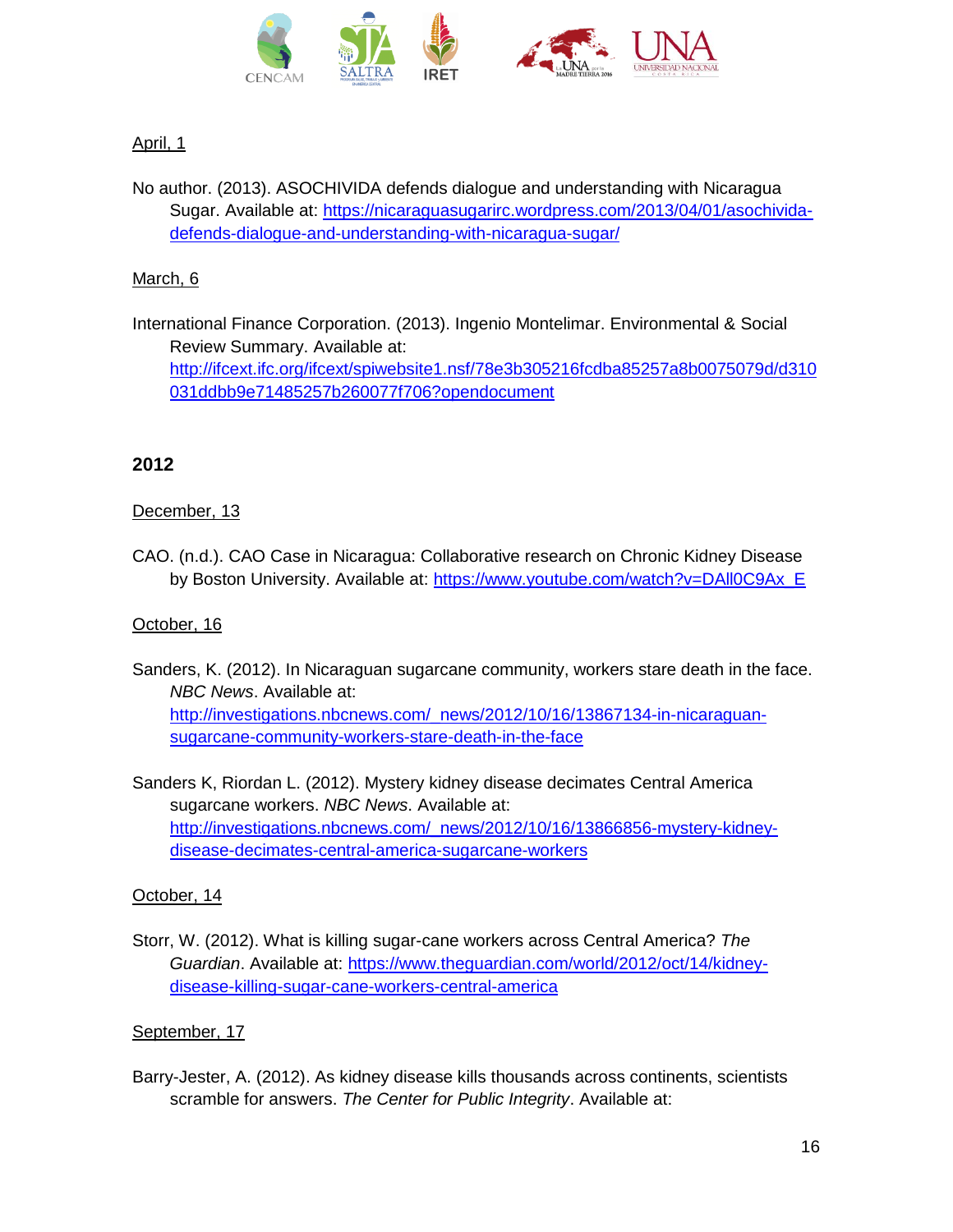

[https://www.publicintegrity.org/2012/09/17/10855/kidney-disease-kills-thousands](https://www.publicintegrity.org/2012/09/17/10855/kidney-disease-kills-thousands-across-continents-scientists-scramble-answers)[across-continents-scientists-scramble-answers](https://www.publicintegrity.org/2012/09/17/10855/kidney-disease-kills-thousands-across-continents-scientists-scramble-answers)

Tegel, S. (2012). El Salvador in battle against tide of climate change. *Independent.* Available at: [http://www.independent.co.uk/environment/climate-change/el-salvador](http://www.independent.co.uk/environment/climate-change/el-salvador-in-battle-against-tide-of-climate-change-8145210.html)[in-battle-against-tide-of-climate-change-8145210.html](http://www.independent.co.uk/environment/climate-change/el-salvador-in-battle-against-tide-of-climate-change-8145210.html)

# June, 28

CAO, ASOCHIVIDA, NSEL. (2012). Proceso de Diálogo sobre insuficiencia renal crónica entre ASOCHIVIDA y NSEL convocado por la CAO. Acuerdo de cierre de la mediación de la CAO entre ASOCHIVIDA y NSEL. Available at: <https://nicaraguasugarirc.files.wordpress.com/2012/08/acuerdo-asochiva-y-nsel.pdf>

### March, 23

Sickle, A. (2012). Maui´s cane burning - How dangerous is it? Available at: <http://mauinow.com/2012/03/23/mauis-cane-burning-how-dangerous-is-it/>

### March, 17

Dziebel, G. (2012). A bi-hemispheric and multi-disciplinary approach to human origins. *Anthropogenesis.* Available at: [http://anthropogenesis.kinshipstudies.org/2012/03/american-indians-neanderthals](http://anthropogenesis.kinshipstudies.org/2012/03/american-indians-neanderthals-and-denisovans-pca-views/)[and-denisovans-pca-views/](http://anthropogenesis.kinshipstudies.org/2012/03/american-indians-neanderthals-and-denisovans-pca-views/)

#### March

Coleman, M. (2012). In Central America's Kidney Disease Epidemic, Risk Varies with Altitude. *Nephrology Times*, *5*(3), 7–8. Available at: http://journals.lww.com/nephrologytimes/Fulltext/2012/03000/In Central America s [Kidney\\_Disease\\_Epidemic,\\_Risk.5.aspx](http://journals.lww.com/nephrologytimes/Fulltext/2012/03000/In_Central_America_s_Kidney_Disease_Epidemic,_Risk.5.aspx)

# February, 11

Salinas, C. (2012). La muerte acecha a los cañeros. *El País*. Available at: [http://internacional.elpais.com/internacional/2012/02/11/actualidad/1328991118\\_4870](http://internacional.elpais.com/internacional/2012/02/11/actualidad/1328991118_487033.html?rel=rosEP) [33.html?rel=rosEP](http://internacional.elpais.com/internacional/2012/02/11/actualidad/1328991118_487033.html?rel=rosEP)

# February, 6

Chavkin, S. (2012). Costa Rica to study kidney disease afflicting sugarcane workers. *The Center for Public Integrity*. Available at: [https://www.publicintegrity.org/2012/02/06/8095/costa-rica-study-kidney-disease-](https://www.publicintegrity.org/2012/02/06/8095/costa-rica-study-kidney-disease-afflicting-sugarcane-workers)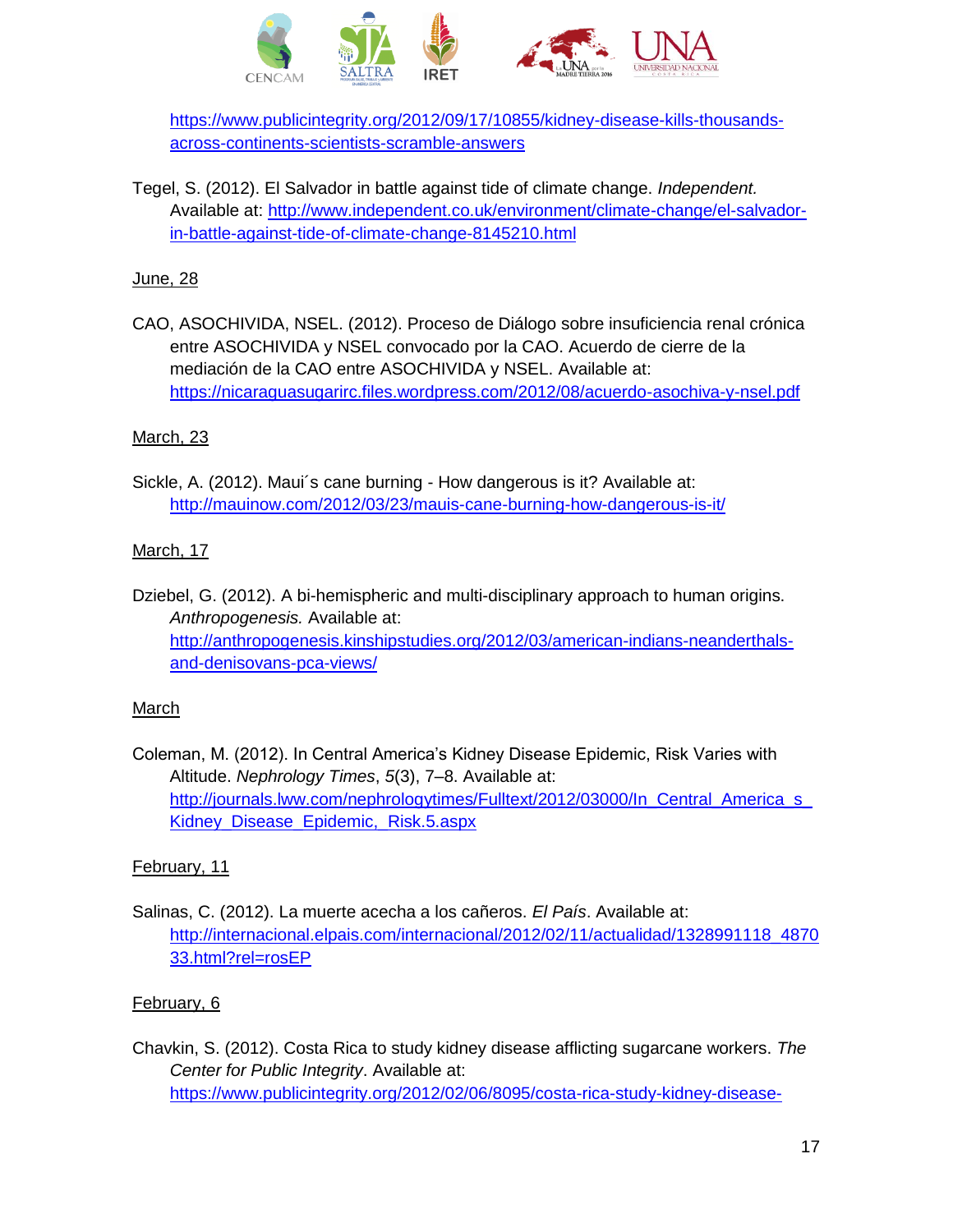



[afflicting-sugarcane-workers](https://www.publicintegrity.org/2012/02/06/8095/costa-rica-study-kidney-disease-afflicting-sugarcane-workers)

# January, 26

Dumas, J., Horgan, E. (2012). Local collaboration in Nicaragua aims to catalyze an international response to address chronic kidney disease in Central America. *CAO*. Available at: [http://www.cao-ombudsman.org/cases/document](http://www.cao-ombudsman.org/cases/document-links/documents/Mediastatement_Nicaraguachronickidneydisease_012612.pdf)[links/documents/Mediastatement\\_Nicaraguachronickidneydisease\\_012612.pdf](http://www.cao-ombudsman.org/cases/document-links/documents/Mediastatement_Nicaraguachronickidneydisease_012612.pdf)

# **2011**

# December, 25

Meléndez, J. (2011). Una epidemia azota a los braceros de la caña en Centroamérica. *El País*. Available at: [http://sociedad.elpais.com/sociedad/2011/12/25/actualidad/1324846356\\_918435.html](http://sociedad.elpais.com/sociedad/2011/12/25/actualidad/1324846356_918435.html)

# December, 12

- Chavkin, S. (2011). Thousands of sugar cane workers die as wealthy nations stall on solutions. *The Center for Public Integrity*. Available at: [https://www.publicintegrity.org/2011/12/12/7578/thousands-sugar-cane-workers-die](https://www.publicintegrity.org/2011/12/12/7578/thousands-sugar-cane-workers-die-wealthy-nations-stall-solutions)[wealthy-nations-stall-solutions](https://www.publicintegrity.org/2011/12/12/7578/thousands-sugar-cane-workers-die-wealthy-nations-stall-solutions)
- International Consortium of Investigative Journalists. (2011). About this project. *The Center for Public Integrity*. Available at: <https://www.publicintegrity.org/2011/12/12/7586/about-project>
- Sheehy, K. (2011a). Mystery kidney disease in Central America. *BBC News*. Available at: <http://www.bbc.com/news/magazine-16007129>
- Sheehy, K. (2011b). Mystery Kidney Disease in Central America. *PRI*. Available at: <http://www.pri.org/stories/2011-12-12/mystery-kidney-disease-central-america>

# October, 3

Jayasumana M.A.C.S., Paranagama P.A., Amarasinghe M, Fonseka SI, W. D. V. K. (2011). Presence of Arsenic in pesticides used in Sri Lanka. Available at: [http://www.lankaweb.com/news/items/2011/10/03/presence-of-arsenic-in-pesticides](http://www.lankaweb.com/news/items/2011/10/03/presence-of-arsenic-in-pesticides-used-in-sri-lanka/)[used-in-sri-lanka/](http://www.lankaweb.com/news/items/2011/10/03/presence-of-arsenic-in-pesticides-used-in-sri-lanka/)